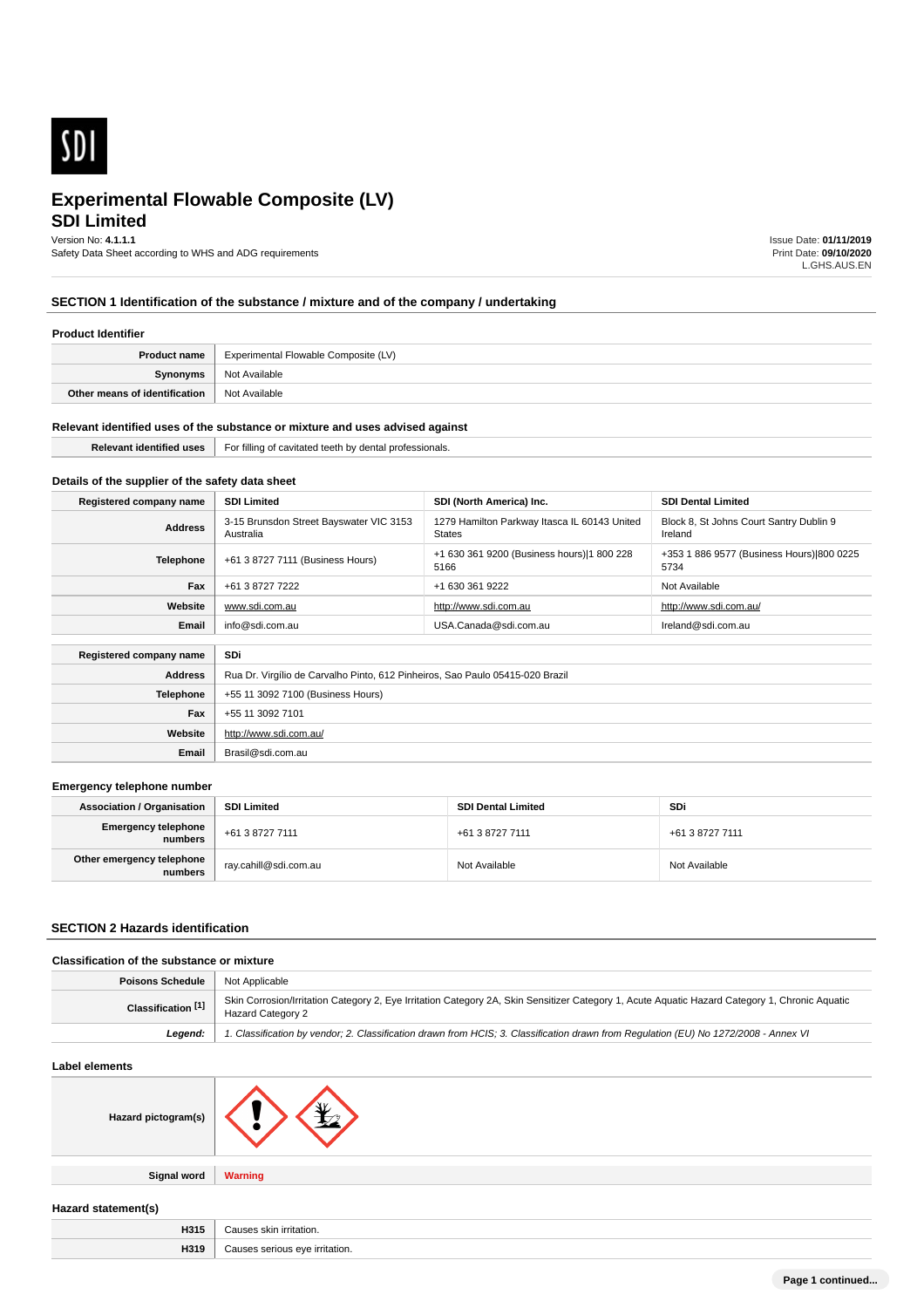| H317 | May cause an allergic skin reaction.             |  |
|------|--------------------------------------------------|--|
| H400 | Very toxic to aquatic life.                      |  |
| H411 | Toxic to aquatic life with long lasting effects. |  |

### **Precautionary statement(s) Prevention**

| P280             | Wear protective gloves/protective clothing/eye protection/face protection. |  |
|------------------|----------------------------------------------------------------------------|--|
| P <sub>261</sub> | Avoid breathing mist/vapours/spray.                                        |  |
| P273             | Avoid release to the environment.                                          |  |
| P272             | Contaminated work clothing should not be allowed out of the workplace.     |  |

### **Precautionary statement(s) Response**

| P321           | Specific treatment (see advice on this label).                                                                                   |  |
|----------------|----------------------------------------------------------------------------------------------------------------------------------|--|
| P362           | Take off contaminated clothing and wash before reuse.                                                                            |  |
| P302+P352      | IF ON SKIN: Wash with plenty of water and soap.                                                                                  |  |
| P305+P351+P338 | IF IN EYES: Rinse cautiously with water for several minutes. Remove contact lenses, if present and easy to do. Continue rinsing. |  |
| P333+P313      | If skin irritation or rash occurs: Get medical advice/attention.                                                                 |  |
| P337+P313      | If eye irritation persists: Get medical advice/attention.                                                                        |  |
| P391           | Collect spillage.                                                                                                                |  |

#### **Precautionary statement(s) Storage**

Not Applicable

## **Precautionary statement(s) Disposal**

| P501 | Dispose of contents/container to authorised hazardous or special waste collection point in accordance with any local regulation. |
|------|----------------------------------------------------------------------------------------------------------------------------------|
|------|----------------------------------------------------------------------------------------------------------------------------------|

## **SECTION 3 Composition / information on ingredients**

#### **Substances**

See section below for composition of Mixtures

### **Mixtures**

| <b>CAS No</b> | %[weight] | Name                                            |
|---------------|-----------|-------------------------------------------------|
| 72869-86-4    | 20-30     | diurethane dimethacrylate                       |
| 24448-20-2    | $30 - 40$ | 2.2-bis[4-(2-methacryloxy)ethoxy)phenyl]propane |
| 109-16-0      | $5 - 10$  | triethylene glycol dimethacrylate               |
| 13760-80-0    | $5 - 10$  | ytterbium(III) fluoride                         |

## **SECTION 4 First aid measures**

## **Description of first aid measures**

| <b>Eye Contact</b>  | If this product comes in contact with the eyes:<br>▶ Wash out immediately with fresh running water.<br>Ensure complete irrigation of the eye by keeping eyelids apart and away from eye and moving the eyelids by occasionally lifting the upper<br>and lower lids.<br>Seek medical attention without delay; if pain persists or recurs seek medical attention.<br>Removal of contact lenses after an eye injury should only be undertaken by skilled personnel. |
|---------------------|------------------------------------------------------------------------------------------------------------------------------------------------------------------------------------------------------------------------------------------------------------------------------------------------------------------------------------------------------------------------------------------------------------------------------------------------------------------|
| <b>Skin Contact</b> | If skin contact occurs:<br>Immediately remove all contaminated clothing, including footwear.<br>Flush skin and hair with running water (and soap if available).<br>Seek medical attention in event of irritation.                                                                                                                                                                                                                                                |
| Inhalation          | If fumes, aerosols or combustion products are inhaled remove from contaminated area.<br>• Other measures are usually unnecessary.<br>If irritation continues, seek medical attention.                                                                                                                                                                                                                                                                            |
| Ingestion           | Seek medical attention.                                                                                                                                                                                                                                                                                                                                                                                                                                          |

## **Indication of any immediate medical attention and special treatment needed**

Treat symptomatically.

## **SECTION 5 Firefighting measures**

#### **Extinguishing media**

- Foam.
- **Dry chemical powder.**
- **BCF** (where regulations permit).
- Carbon dioxide.
- Water spray or fog Large fires only.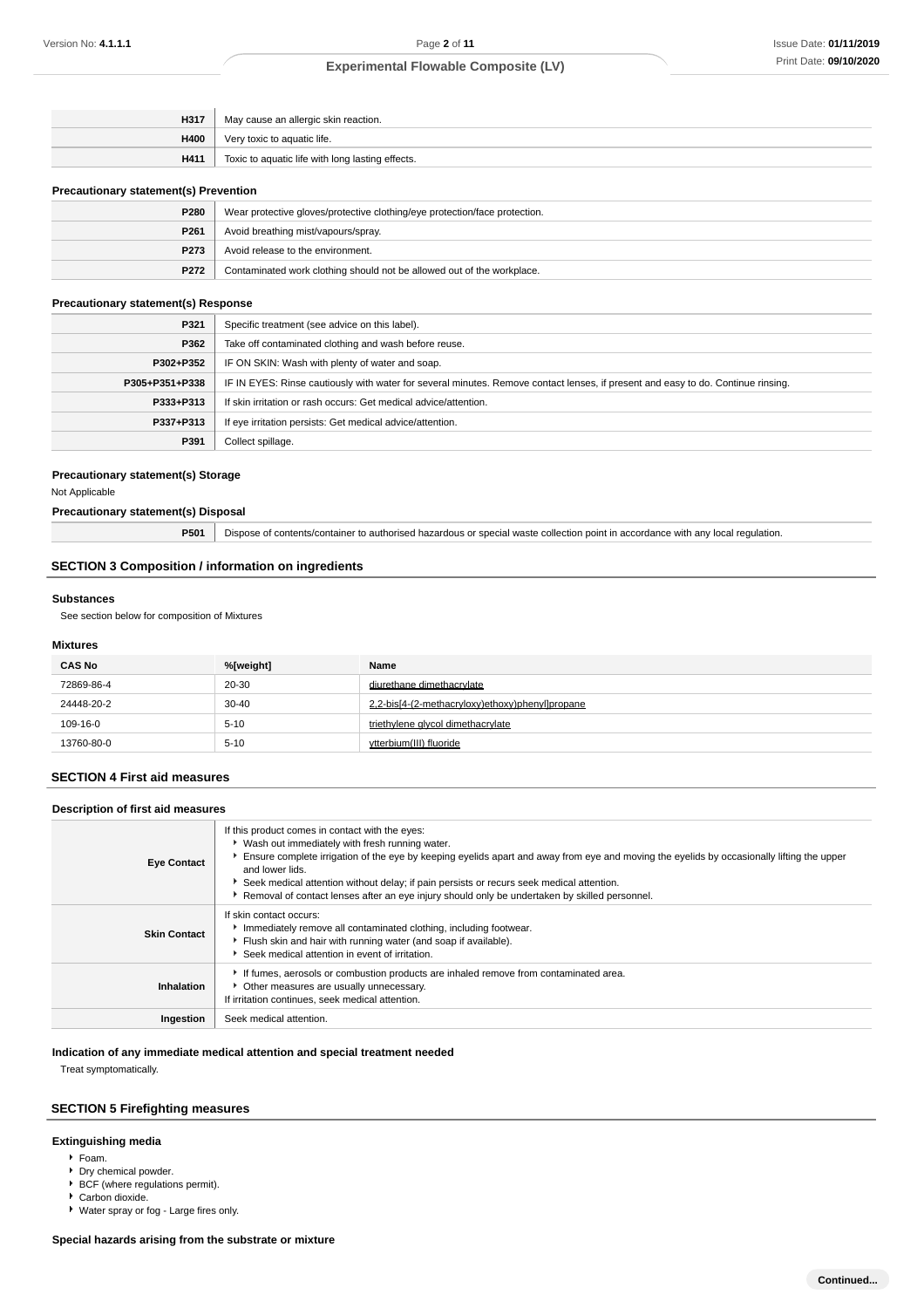| <b>Fire Incompatibility</b>    | Avoid contamination with oxidising agents i.e. nitrates, oxidising acids, chlorine bleaches, pool chlorine etc. as ignition may result                                                                                                                                                                                                                                                                                                                                                                                                                                                                                                                                                                                          |
|--------------------------------|---------------------------------------------------------------------------------------------------------------------------------------------------------------------------------------------------------------------------------------------------------------------------------------------------------------------------------------------------------------------------------------------------------------------------------------------------------------------------------------------------------------------------------------------------------------------------------------------------------------------------------------------------------------------------------------------------------------------------------|
| <b>Advice for firefighters</b> |                                                                                                                                                                                                                                                                                                                                                                                                                                                                                                                                                                                                                                                                                                                                 |
| <b>Fire Fighting</b>           | Alert Fire Brigade and tell them location and nature of hazard.<br>May be violently or explosively reactive.<br>▶ Wear full body protective clothing with breathing apparatus.<br>Prevent, by any means available, spillage from entering drains or water course.<br>Fight fire from a safe distance, with adequate cover.<br>If safe, switch off electrical equipment until vapour fire hazard removed.<br>Use water delivered as a fine spray to control the fire and cool adjacent area.<br>Avoid spraying water onto liquid pools.<br>Do not approach containers suspected to be hot.<br>Cool fire exposed containers with water spray from a protected location.<br>If safe to do so, remove containers from path of fire. |
| <b>Fire/Explosion Hazard</b>   | Non combustible.<br>Not considered a significant fire risk, however containers may burn.<br>Decomposes on heating and produces:<br>carbon dioxide (CO2)<br>carbon monoxide (CO)<br>May emit poisonous fumes.<br>May emit corrosive fumes.                                                                                                                                                                                                                                                                                                                                                                                                                                                                                       |
| <b>HAZCHEM</b>                 | Not Applicable                                                                                                                                                                                                                                                                                                                                                                                                                                                                                                                                                                                                                                                                                                                  |

### **SECTION 6 Accidental release measures**

## **Personal precautions, protective equipment and emergency procedures**

See section 8

## **Environmental precautions**

See section 12

## **Methods and material for containment and cleaning up**

| <b>Minor Spills</b> | Clean up all spills immediately.<br>Avoid contact with skin and eyes.<br>Wear impervious gloves and safety goggles.<br>Trowel up/scrape up.<br>Place spilled material in clean, dry, sealed container.<br>Flush spill area with water.                                                                                                                                                                                                                                                                                                                                                                                                             |
|---------------------|----------------------------------------------------------------------------------------------------------------------------------------------------------------------------------------------------------------------------------------------------------------------------------------------------------------------------------------------------------------------------------------------------------------------------------------------------------------------------------------------------------------------------------------------------------------------------------------------------------------------------------------------------|
| <b>Major Spills</b> | Minor hazard.<br>Clear area of personnel.<br>Alert Fire Brigade and tell them location and nature of hazard.<br>► Control personal contact with the substance, by using protective equipment as required.<br>Prevent spillage from entering drains or water ways.<br>Contain spill with sand, earth or vermiculite.<br>Collect recoverable product into labelled containers for recycling.<br>Absorb remaining product with sand, earth or vermiculite and place in appropriate containers for disposal.<br>V Wash area and prevent runoff into drains or waterways.<br>If contamination of drains or waterways occurs, advise emergency services. |

Personal Protective Equipment advice is contained in Section 8 of the SDS.

## **SECTION 7 Handling and storage**

### **Precautions for safe handling**

| Avoid all personal contact, including inhalation.<br>▶ Wear protective clothing when risk of exposure occurs.<br>▶ Use in a well-ventilated area.<br>Prevent concentration in hollows and sumps.<br>DO NOT enter confined spaces until atmosphere has been checked.<br>DO NOT allow material to contact humans, exposed food or food utensils.<br>Avoid contact with incompatible materials.<br><b>When handling, DO NOT eat, drink or smoke.</b><br>▶ Keep containers securely sealed when not in use.<br>Avoid physical damage to containers.<br>Always wash hands with soap and water after handling.<br>▶ Work clothes should be laundered separately. Launder contaminated clothing before re-use.<br>Use good occupational work practice.<br>▶ Observe manufacturer's storage and handling recommendations contained within this SDS.<br>Atmosphere should be regularly checked against established exposure standards to ensure safe working conditions are maintained. |
|--------------------------------------------------------------------------------------------------------------------------------------------------------------------------------------------------------------------------------------------------------------------------------------------------------------------------------------------------------------------------------------------------------------------------------------------------------------------------------------------------------------------------------------------------------------------------------------------------------------------------------------------------------------------------------------------------------------------------------------------------------------------------------------------------------------------------------------------------------------------------------------------------------------------------------------------------------------------------------|
| Store between 10 and 25 deg. C.<br>Do not store in direct sunlight.                                                                                                                                                                                                                                                                                                                                                                                                                                                                                                                                                                                                                                                                                                                                                                                                                                                                                                            |
|                                                                                                                                                                                                                                                                                                                                                                                                                                                                                                                                                                                                                                                                                                                                                                                                                                                                                                                                                                                |

## **Conditions for safe storage, including any incompatibilities**

| Suitable container      | <b>DO NOT</b> repack. Use containers supplied by manufacturer only.<br>Check that containers are clearly labelled and free from leaks |  |
|-------------------------|---------------------------------------------------------------------------------------------------------------------------------------|--|
| Storage incompatibility | Avoid storage with reducing agents.                                                                                                   |  |

## **SECTION 8 Exposure controls / personal protection**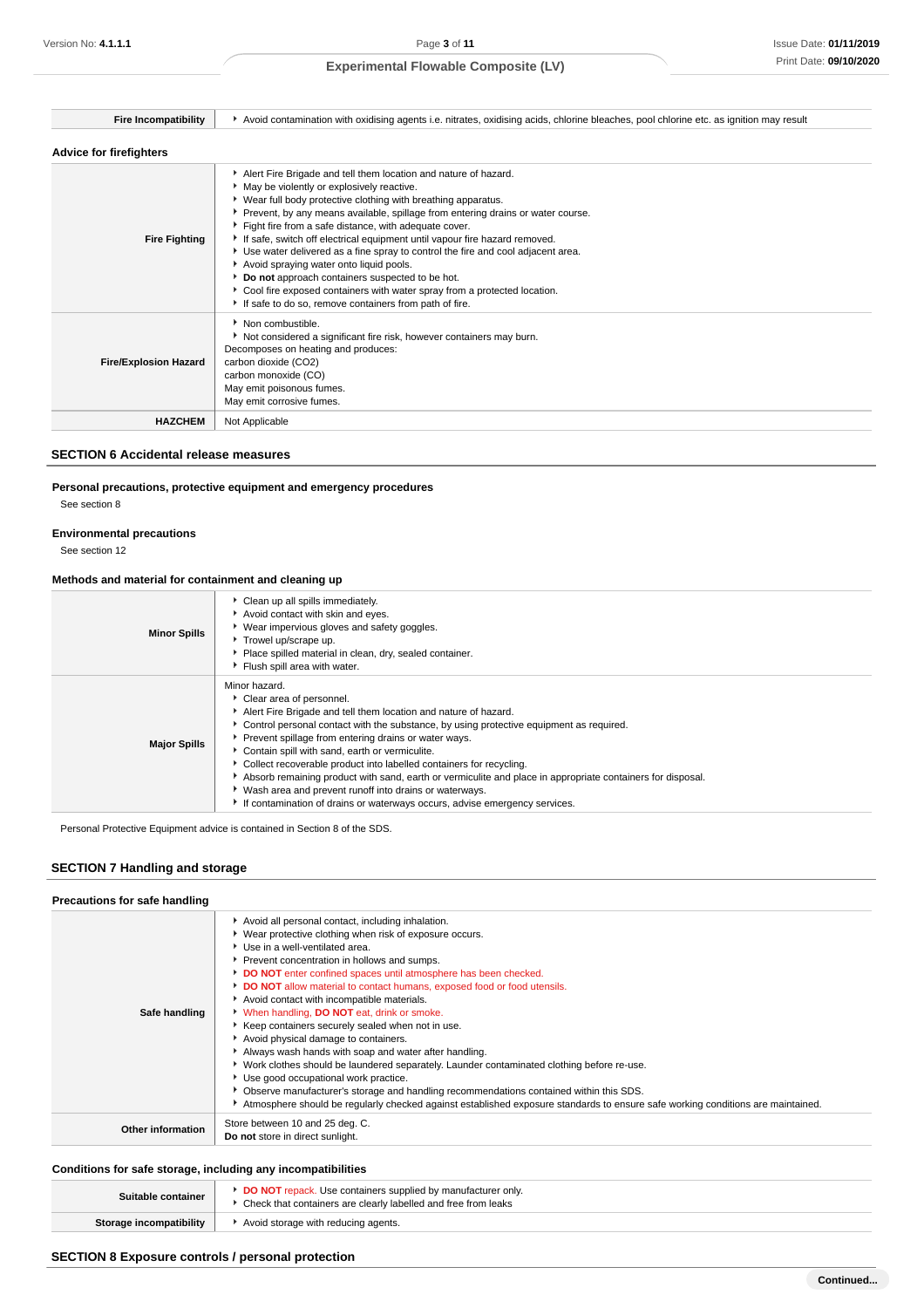### **Control parameters**

## **Occupational Exposure Limits (OEL)**

| <b>INGREDIENT DATA</b> |
|------------------------|
|------------------------|

| Source                                                    | Ingredient                                                          | <b>Material name</b>                     | <b>TWA</b>    | <b>STEL</b>   |                   | Peak          | <b>Notes</b>            |
|-----------------------------------------------------------|---------------------------------------------------------------------|------------------------------------------|---------------|---------------|-------------------|---------------|-------------------------|
| Australia Exposure Standards                              | ytterbium(III) fluoride                                             | Fluorides (as F)<br>$2.5 \text{ mg/m}$ 3 |               |               | Not Available     | Not Available | Not Available           |
| <b>Emergency Limits</b>                                   |                                                                     |                                          |               |               |                   |               |                         |
| Ingredient                                                | <b>Material name</b>                                                |                                          |               |               | TEEL-1            | TEEL-2        | TEEL-3                  |
| diurethane dimethacrylate                                 |                                                                     | Diurethane dimethacrylate                |               |               | 120 mg/m3         | 1,300 mg/m3   | 7,900 mg/m3             |
| triethylene glycol dimethacrylate                         | Methacrylic acid, diester with triethylene glycol; (Polyester TGM3) |                                          |               |               | $33 \text{ mg/m}$ | 360 mg/m3     | $2,100$ mg/m $3$        |
| ytterbium(III) fluoride                                   | Ytterbium fluoride                                                  |                                          |               |               | $30 \text{ mg/m}$ | 330 mg/m3     | $2,000 \,\mathrm{mg/m}$ |
| <b>Original IDLH</b><br>Ingredient<br><b>Revised IDLH</b> |                                                                     |                                          |               |               |                   |               |                         |
| diurethane dimethacrylate                                 | Not Available                                                       |                                          | Not Available |               |                   |               |                         |
| 2,2-bis[4-<br>(2-methacryloxy)ethoxy)phenyl]propane       | Not Available                                                       |                                          |               | Not Available |                   |               |                         |

#### I **Occupational Exposure Banding**

| Ingredient                                          | <b>Occupational Exposure Band Rating</b>                                                                                                                                                                                                                                                                                                                                 | <b>Occupational Exposure Band Limit</b> |  |
|-----------------------------------------------------|--------------------------------------------------------------------------------------------------------------------------------------------------------------------------------------------------------------------------------------------------------------------------------------------------------------------------------------------------------------------------|-----------------------------------------|--|
| diurethane dimethacrylate                           |                                                                                                                                                                                                                                                                                                                                                                          | $\leq 0.1$ ppm                          |  |
| 2,2-bis[4-<br>(2-methacryloxy)ethoxy)phenyl]propane | E                                                                                                                                                                                                                                                                                                                                                                        | $\leq 0.1$ ppm                          |  |
| triethylene glycol dimethacrylate                   |                                                                                                                                                                                                                                                                                                                                                                          | $\leq 0.1$ ppm                          |  |
| Notes:                                              | Occupational exposure banding is a process of assigning chemicals into specific categories or bands based on a chemical's potency and<br>the adverse health outcomes associated with exposure. The output of this process is an occupational exposure band (OEB), which<br>corresponds to a range of exposure concentrations that are expected to protect worker health. |                                         |  |

triethylene glycol dimethacrylate Not Available Not Available Not Available Not Available ytterbium(III) fluoride Not Available Not Available Not Available Not Available

## **MATERIAL DATA**

### **Exposure controls**

|                         | Engineering controls are used to remove a hazard or place a barrier between the worker and the hazard. Well-designed engineering controls can<br>be highly effective in protecting workers and will typically be independent of worker interactions to provide this high level of protection.<br>The basic types of engineering controls are:<br>Process controls which involve changing the way a job activity or process is done to reduce the risk.<br>Enclosure and/or isolation of emission source which keeps a selected hazard "physically" away from the worker and ventilation that strategically<br>"adds" and "removes" air in the work environment. Ventilation can remove or dilute an air contaminant if designed properly. The design of a<br>ventilation system must match the particular process and chemical or contaminant in use.<br>Employers may need to use multiple types of controls to prevent employee overexposure.<br>General exhaust is adequate under normal operating conditions. Local exhaust ventilation may be required in special circumstances. If risk of<br>overexposure exists, wear approved respirator. Supplied-air type respirator may be required in special circumstances. Correct fit is essential to<br>ensure adequate protection. Provide adequate ventilation in warehouses and enclosed storage areas. Air contaminants generated in the<br>workplace possess varying "escape" velocities which, in turn, determine the "capture velocities" of fresh circulating air required to effectively<br>remove the contaminant. |                                    |            |  |  |
|-------------------------|-------------------------------------------------------------------------------------------------------------------------------------------------------------------------------------------------------------------------------------------------------------------------------------------------------------------------------------------------------------------------------------------------------------------------------------------------------------------------------------------------------------------------------------------------------------------------------------------------------------------------------------------------------------------------------------------------------------------------------------------------------------------------------------------------------------------------------------------------------------------------------------------------------------------------------------------------------------------------------------------------------------------------------------------------------------------------------------------------------------------------------------------------------------------------------------------------------------------------------------------------------------------------------------------------------------------------------------------------------------------------------------------------------------------------------------------------------------------------------------------------------------------------------------------------------------------------------|------------------------------------|------------|--|--|
|                         | Type of Contaminant:                                                                                                                                                                                                                                                                                                                                                                                                                                                                                                                                                                                                                                                                                                                                                                                                                                                                                                                                                                                                                                                                                                                                                                                                                                                                                                                                                                                                                                                                                                                                                          |                                    | Air Speed: |  |  |
|                         | solvent, vapours, degreasing etc., evaporating from tank (in still air).                                                                                                                                                                                                                                                                                                                                                                                                                                                                                                                                                                                                                                                                                                                                                                                                                                                                                                                                                                                                                                                                                                                                                                                                                                                                                                                                                                                                                                                                                                      | $0.25 - 0.5$ m/s<br>(50-100 f/min) |            |  |  |
| Appropriate engineering | aerosols, fumes from pouring operations, intermittent container filling, low speed conveyer transfers, welding, spray<br>drift, plating acid fumes, pickling (released at low velocity into zone of active generation)                                                                                                                                                                                                                                                                                                                                                                                                                                                                                                                                                                                                                                                                                                                                                                                                                                                                                                                                                                                                                                                                                                                                                                                                                                                                                                                                                        | 0.5-1 m/s (100-200<br>$f/min.$ )   |            |  |  |
| controls                | direct spray, spray painting in shallow booths, drum filling, conveyer loading, crusher dusts, gas discharge (active<br>1-2.5 m/s (200-500<br>generation into zone of rapid air motion)<br>$f/min.$ )                                                                                                                                                                                                                                                                                                                                                                                                                                                                                                                                                                                                                                                                                                                                                                                                                                                                                                                                                                                                                                                                                                                                                                                                                                                                                                                                                                         |                                    |            |  |  |
|                         | grinding, abrasive blasting, tumbling, high speed wheel generated dusts (released at high initial velocity into zone of<br>very high rapid air motion)                                                                                                                                                                                                                                                                                                                                                                                                                                                                                                                                                                                                                                                                                                                                                                                                                                                                                                                                                                                                                                                                                                                                                                                                                                                                                                                                                                                                                        | 2.5-10 m/s<br>(500-2000 f/min.)    |            |  |  |
|                         | Within each range the appropriate value depends on:                                                                                                                                                                                                                                                                                                                                                                                                                                                                                                                                                                                                                                                                                                                                                                                                                                                                                                                                                                                                                                                                                                                                                                                                                                                                                                                                                                                                                                                                                                                           |                                    |            |  |  |
|                         | Lower end of the range                                                                                                                                                                                                                                                                                                                                                                                                                                                                                                                                                                                                                                                                                                                                                                                                                                                                                                                                                                                                                                                                                                                                                                                                                                                                                                                                                                                                                                                                                                                                                        | Upper end of the range             |            |  |  |
|                         | 1: Room air currents minimal or favourable to capture                                                                                                                                                                                                                                                                                                                                                                                                                                                                                                                                                                                                                                                                                                                                                                                                                                                                                                                                                                                                                                                                                                                                                                                                                                                                                                                                                                                                                                                                                                                         | 1: Disturbing room air currents    |            |  |  |
|                         | 2: Contaminants of low toxicity or of nuisance value only.                                                                                                                                                                                                                                                                                                                                                                                                                                                                                                                                                                                                                                                                                                                                                                                                                                                                                                                                                                                                                                                                                                                                                                                                                                                                                                                                                                                                                                                                                                                    | 2: Contaminants of high toxicity   |            |  |  |
|                         | 3: Intermittent, low production.                                                                                                                                                                                                                                                                                                                                                                                                                                                                                                                                                                                                                                                                                                                                                                                                                                                                                                                                                                                                                                                                                                                                                                                                                                                                                                                                                                                                                                                                                                                                              | 3: High production, heavy use      |            |  |  |
|                         | 4: Large hood or large air mass in motion                                                                                                                                                                                                                                                                                                                                                                                                                                                                                                                                                                                                                                                                                                                                                                                                                                                                                                                                                                                                                                                                                                                                                                                                                                                                                                                                                                                                                                                                                                                                     | 4: Small hood-local control only   |            |  |  |
|                         | Simple theory shows that air velocity falls rapidly with distance away from the opening of a simple extraction pipe. Velocity generally decreases<br>with the square of distance from the extraction point (in simple cases). Therefore the air speed at the extraction point should be adjusted,<br>accordingly, after reference to distance from the contaminating source. The air velocity at the extraction fan, for example, should be a minimum of<br>1-2 m/s (200-400 f/min) for extraction of solvents generated in a tank 2 meters distant from the extraction point. Other mechanical considerations,<br>producing performance deficits within the extraction apparatus, make it essential that theoretical air velocities are multiplied by factors of 10 or<br>more when extraction systems are installed or used.                                                                                                                                                                                                                                                                                                                                                                                                                                                                                                                                                                                                                                                                                                                                                |                                    |            |  |  |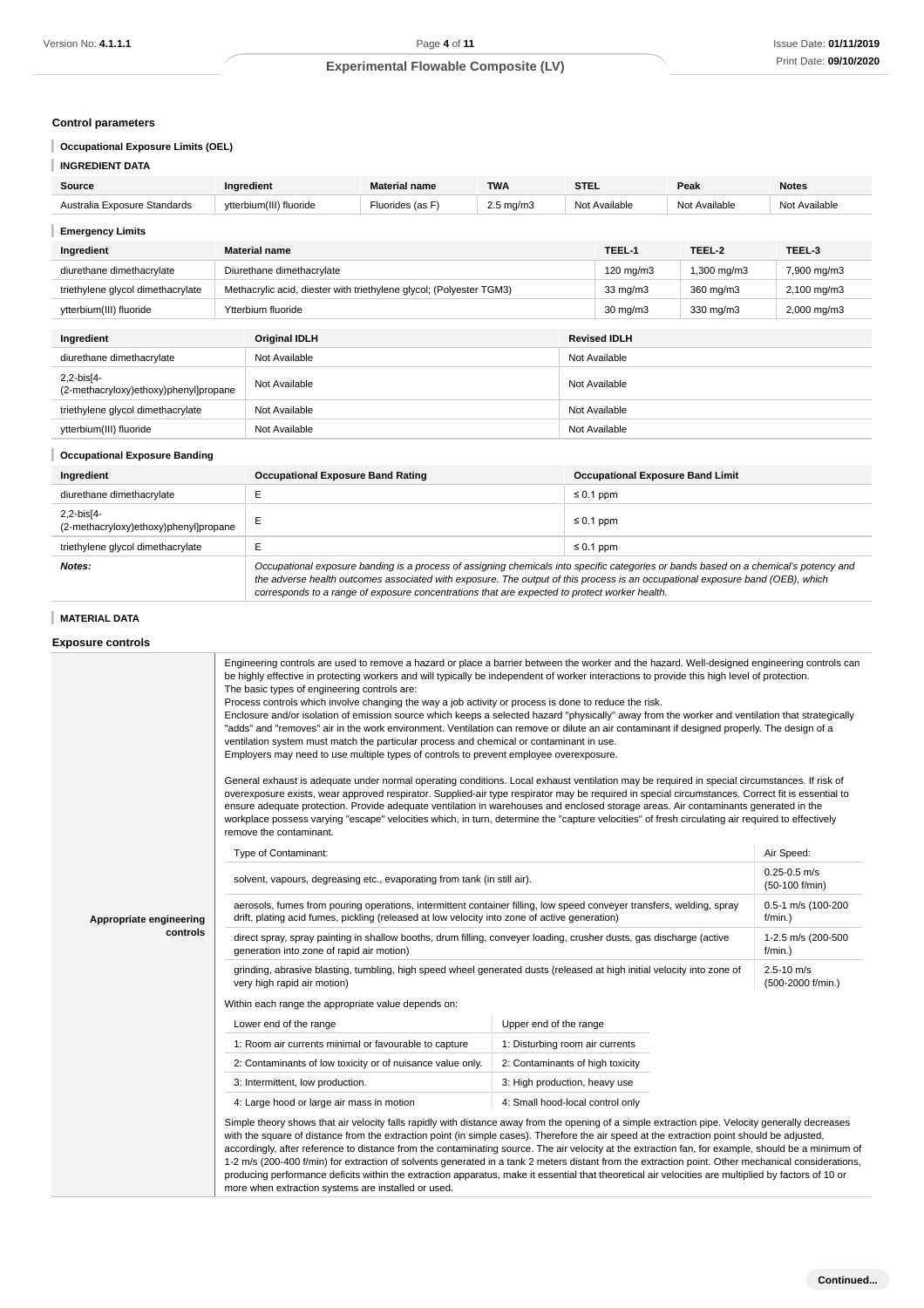## Issue Date: **01/11/2019** Print Date: **09/10/2020**

| <b>Personal protection</b> |                                                                                                                                                                                                                                                                                                                                                                                                                                                                                                                                                                                                                                                                                                                                                                                                                                                                                                                                                                                                                                        |                                                                                                                                                                                                                                                                                                                                                                                                                                                                                                                                                                                                                                                                                                                                                                                                                                                                                                                                                                                                                                                                                                                                                                                                                                                                                                                             |  |  |
|----------------------------|----------------------------------------------------------------------------------------------------------------------------------------------------------------------------------------------------------------------------------------------------------------------------------------------------------------------------------------------------------------------------------------------------------------------------------------------------------------------------------------------------------------------------------------------------------------------------------------------------------------------------------------------------------------------------------------------------------------------------------------------------------------------------------------------------------------------------------------------------------------------------------------------------------------------------------------------------------------------------------------------------------------------------------------|-----------------------------------------------------------------------------------------------------------------------------------------------------------------------------------------------------------------------------------------------------------------------------------------------------------------------------------------------------------------------------------------------------------------------------------------------------------------------------------------------------------------------------------------------------------------------------------------------------------------------------------------------------------------------------------------------------------------------------------------------------------------------------------------------------------------------------------------------------------------------------------------------------------------------------------------------------------------------------------------------------------------------------------------------------------------------------------------------------------------------------------------------------------------------------------------------------------------------------------------------------------------------------------------------------------------------------|--|--|
| Eye and face protection    | No special equipment for minor exposure i.e. when handling small quantities.<br>OTHERWISE:<br>Safety glasses with side shields.<br>Contact lenses may pose a special hazard; soft contact lenses may absorb and concentrate irritants. A written policy document, describing<br>the wearing of lenses or restrictions on use, should be created for each workplace or task. This should include a review of lens absorption<br>and adsorption for the class of chemicals in use and an account of injury experience. Medical and first-aid personnel should be trained in<br>their removal and suitable equipment should be readily available. In the event of chemical exposure, begin eye irrigation immediately and<br>remove contact lens as soon as practicable. Lens should be removed at the first signs of eye redness or irritation - lens should be removed in<br>a clean environment only after workers have washed hands thoroughly. [CDC NIOSH Current Intelligence Bulletin 59], [AS/NZS 1336 or<br>national equivalent] |                                                                                                                                                                                                                                                                                                                                                                                                                                                                                                                                                                                                                                                                                                                                                                                                                                                                                                                                                                                                                                                                                                                                                                                                                                                                                                                             |  |  |
| <b>Skin protection</b>     | See Hand protection below                                                                                                                                                                                                                                                                                                                                                                                                                                                                                                                                                                                                                                                                                                                                                                                                                                                                                                                                                                                                              |                                                                                                                                                                                                                                                                                                                                                                                                                                                                                                                                                                                                                                                                                                                                                                                                                                                                                                                                                                                                                                                                                                                                                                                                                                                                                                                             |  |  |
| Hands/feet protection      | ▶ Wear chemical protective gloves, e.g. PVC.<br>▶ Wear safety footwear or safety gumboots, e.g. Rubber<br>▶ Rubber Gloves<br><b>Exposure condition</b><br>Short time use; (few minutes less than 0.5<br>hour)<br>Little physical stress<br><b>Exposure condition</b><br>Medium time use;<br>less than 4 hours<br>Physical stress (opening drums, using tools,<br>etc.)<br><b>Exposure condition</b><br>Long time<br>Cleaning operations<br>ketones, use laminated multilayer gloves.                                                                                                                                                                                                                                                                                                                                                                                                                                                                                                                                                   | General warning: Do NOT use latex gloves! Use only recommended gloves - using the wrong gloves may increase the risk:<br>Use of thin nitrile rubber gloves:<br>Nitrile rubber (0.1 mm)<br>Excellent tactibility ("feel"), powder-free<br>Disposable<br>Inexpensive<br>Give adequate protection to low molecular weigh acrylic monomers<br>Use of medium thick nitrile rubber gloves<br>Nitrile rubber, NRL (latex) free; <0.45 mm<br>Moderate tactibility ("feel"), powder-free<br>Disposable<br>Moderate price<br>Gives adequate protection for most acrylates up to 4 hours<br>Do NOT give adequate protection to low molecular weight monomers at exposures longer<br>than 1 hour<br>Nitrile rubber, NRL (latex) free; >0.56 mm<br>low tactibility ("feel"), powder free<br>High price<br>Gives adequate protection for most acrylates in combination with commonly used solvents<br>up to 8 hours<br>Do NOT give adequate protection to low molecular weight monomers at exposures longer<br>than 1 hour<br>Avoid use of ketones and acetates in wash-up solutions.<br>Where none of this gloves ensure safe handling (for example in long term handling of acrylates containing high levels of acetates and/or<br>Guide to the Classification and Labelling of UV/EB Acrylates Third edition, 231 October 2007 - Cefic |  |  |
| <b>Body protection</b>     | See Other protection below                                                                                                                                                                                                                                                                                                                                                                                                                                                                                                                                                                                                                                                                                                                                                                                                                                                                                                                                                                                                             |                                                                                                                                                                                                                                                                                                                                                                                                                                                                                                                                                                                                                                                                                                                                                                                                                                                                                                                                                                                                                                                                                                                                                                                                                                                                                                                             |  |  |
| Other protection           | • Overalls.<br>P.V.C apron.<br>Barrier cream.<br>Skin cleansing cream.<br>Eye wash unit.                                                                                                                                                                                                                                                                                                                                                                                                                                                                                                                                                                                                                                                                                                                                                                                                                                                                                                                                               |                                                                                                                                                                                                                                                                                                                                                                                                                                                                                                                                                                                                                                                                                                                                                                                                                                                                                                                                                                                                                                                                                                                                                                                                                                                                                                                             |  |  |

### **Respiratory protection**

Type A Filter of sufficient capacity. (AS/NZS 1716 & 1715, EN 143:2000 & 149:2001, ANSI Z88 or national equivalent)

Where the concentration of gas/particulates in the breathing zone, approaches or exceeds the "Exposure Standard" (or ES), respiratory protection is required. Degree of protection varies with both face-piece and Class of filter; the nature of protection varies with Type of filter.

| <b>Required Minimum Protection Factor</b> | Half-Face Respirator | <b>Full-Face Respirator</b> | <b>Powered Air Respirator</b> |  |
|-------------------------------------------|----------------------|-----------------------------|-------------------------------|--|
| up to $10 \times ES$                      | A-AUS                |                             | A-PAPR-AUS / Class 1          |  |
| up to $50 \times ES$                      |                      | A-AUS / Class 1             |                               |  |
| up to $100 \times ES$                     |                      | A-2                         | A-PAPR-2 ^                    |  |

### ^ - Full-face

A(All classes) = Organic vapours, B AUS or B1 = Acid gasses, B2 = Acid gas or hydrogen cyanide(HCN), B3 = Acid gas or hydrogen cyanide(HCN), E = Sulfur dioxide(SO2), G = Agricultural chemicals, K = Ammonia(NH3), Hg = Mercury, NO = Oxides of nitrogen, MB = Methyl bromide, AX = Low boiling point organic compounds(below 65 degC)

## **SECTION 9 Physical and chemical properties**

### **Information on basic physical and chemical properties**

| Appearance            | Tooth coloured viscous/ flowable paste with ester-like odour, does not mix with water. |                                            |               |  |  |
|-----------------------|----------------------------------------------------------------------------------------|--------------------------------------------|---------------|--|--|
| <b>Physical state</b> | Relative density (Water = 1)<br>Free-flowing Paste<br>$1.5 - 2.0$                      |                                            |               |  |  |
| Odour                 | Not Available                                                                          | Partition coefficient n-octanol<br>/ water | Not Available |  |  |
| Odour threshold       | Not Available                                                                          | Auto-ignition temperature (°C)             | Not Available |  |  |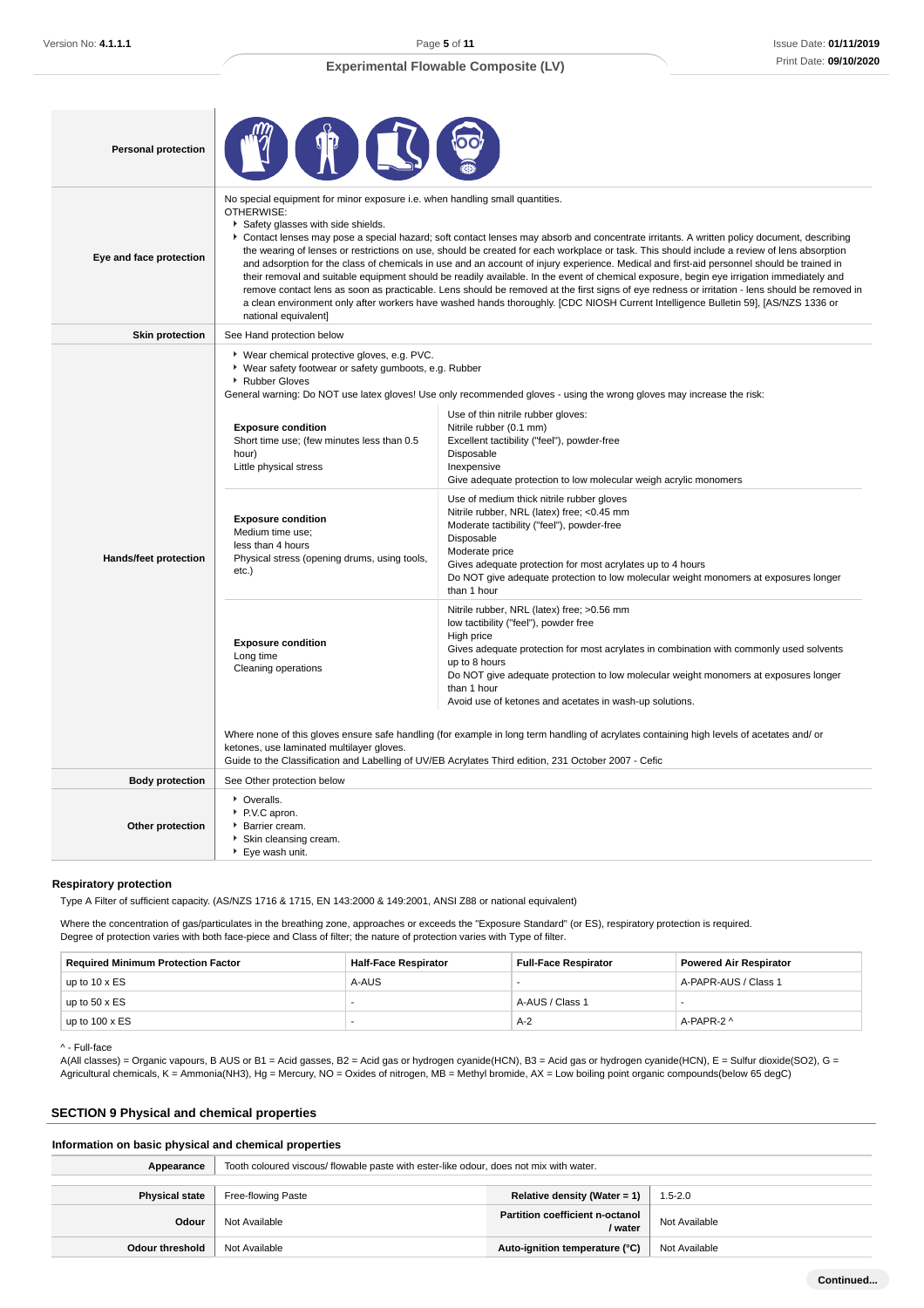| pH (as supplied)                                | Not Applicable     | <b>Decomposition temperature</b>       | Not Available  |
|-------------------------------------------------|--------------------|----------------------------------------|----------------|
| Melting point / freezing point<br>(°C)          | Not Available      | Viscosity (cSt)                        | Not Available  |
| Initial boiling point and boiling<br>range (°C) | Gel before boiling | Molecular weight (g/mol)               | Not Applicable |
| Flash point (°C)                                | Not Available      | <b>Taste</b>                           | Not Available  |
| <b>Evaporation rate</b>                         | Not Available      | <b>Explosive properties</b>            | Not Available  |
| Flammability                                    | Not Available      | <b>Oxidising properties</b>            | Not Available  |
| Upper Explosive Limit (%)                       | Not Available      | Surface Tension (dyn/cm or<br>$mN/m$ ) | Not Available  |
| Lower Explosive Limit (%)                       | Not Available      | <b>Volatile Component (%vol)</b>       | Not Available  |
| Vapour pressure (kPa)                           | Not Available      | Gas group                              | Not Available  |
| Solubility in water                             | Immiscible         | pH as a solution (1%)                  | Not Applicable |
| Vapour density $(Air = 1)$                      | Not Available      | VOC g/L                                | Not Available  |

## **SECTION 10 Stability and reactivity**

| Reactivity                                 | See section 7                                                             |
|--------------------------------------------|---------------------------------------------------------------------------|
| <b>Chemical stability</b>                  | Product is considered stable and hazardous polymerisation will not occur. |
| Possibility of hazardous<br>reactions      | See section 7                                                             |
| <b>Conditions to avoid</b>                 | See section 7                                                             |
| Incompatible materials                     | See section 7                                                             |
| <b>Hazardous decomposition</b><br>products | See section 5                                                             |

## **SECTION 11 Toxicological information**

### **Information on toxicological effects**

| <b>Inhaled</b>      | The material is not thought to produce adverse health effects or irritation of the respiratory tract (as classified by EC Directives using animal<br>models). Nevertheless, good hygiene practice requires that exposure be kept to a minimum and that suitable control measures be used in an<br>occupational setting.                                                                                                                                                                                                                                                                                                                                                                                                                                                                                                                                                                       |
|---------------------|-----------------------------------------------------------------------------------------------------------------------------------------------------------------------------------------------------------------------------------------------------------------------------------------------------------------------------------------------------------------------------------------------------------------------------------------------------------------------------------------------------------------------------------------------------------------------------------------------------------------------------------------------------------------------------------------------------------------------------------------------------------------------------------------------------------------------------------------------------------------------------------------------|
| Ingestion           | The material has NOT been classified by EC Directives or other classification systems as "harmful by ingestion". This is because of the lack of<br>corroborating animal or human evidence. The material may still be damaging to the health of the individual, following ingestion, especially where<br>pre-existing organ (e.g liver, kidney) damage is evident. Present definitions of harmful or toxic substances are generally based on doses<br>producing mortality rather than those producing morbidity (disease, ill-health). Gastrointestinal tract discomfort may produce nausea and<br>vomiting. In an occupational setting however, ingestion of insignificant quantities is not thought to be cause for concern.                                                                                                                                                                 |
| <b>Skin Contact</b> | Evidence exists, or practical experience predicts, that the material either produces inflammation of the skin in a substantial number of individuals<br>following direct contact, and/or produces significant inflammation when applied to the healthy intact skin of animals, for up to four hours, such<br>inflammation being present twenty-four hours or more after the end of the exposure period. Skin irritation may also be present after prolonged or<br>repeated exposure; this may result in a form of contact dermatitis (nonallergic). The dermatitis is often characterised by skin redness (erythema)<br>and swelling (oedema) which may progress to blistering (vesiculation), scaling and thickening of the epidermis. At the microscopic level there<br>may be intercellular oedema of the spongy layer of the skin (spongiosis) and intracellular oedema of the epidermis. |
| Eye                 | Evidence exists, or practical experience predicts, that the material may cause eye irritation in a substantial number of individuals and/or may<br>produce significant ocular lesions which are present twenty-four hours or more after instillation into the eye(s) of experimental animals.<br>Repeated or prolonged eye contact may cause inflammation characterised by temporary redness (similar to windburn) of the conjunctiva<br>(conjunctivitis); temporary impairment of vision and/or other transient eye damage/ulceration may occur.                                                                                                                                                                                                                                                                                                                                             |
| Chronic             | Practical experience shows that skin contact with the material is capable either of inducing a sensitisation reaction in a substantial number of<br>individuals, and/or of producing a positive response in experimental animals.                                                                                                                                                                                                                                                                                                                                                                                                                                                                                                                                                                                                                                                             |

| <b>Experimental Flowable Composite (LV)</b>         | <b>TOXICITY</b>                               | <b>IRRITATION</b>                                    |
|-----------------------------------------------------|-----------------------------------------------|------------------------------------------------------|
|                                                     | Not Available                                 | Not Available                                        |
| diurethane dimethacrylate                           | <b>TOXICITY</b>                               | <b>IRRITATION</b>                                    |
|                                                     | Not Available                                 | Eye: no adverse effect observed (not irritating)[1]  |
|                                                     |                                               | Skin: no adverse effect observed (not irritating)[1] |
| 2,2-bis[4-<br>(2-methacryloxy)ethoxy)phenyl]propane | <b>TOXICITY</b>                               | <b>IRRITATION</b>                                    |
|                                                     | Not Available                                 | Not Available                                        |
| triethylene glycol dimethacrylate                   | <b>TOXICITY</b>                               | <b>IRRITATION</b>                                    |
|                                                     | Oral (mouse) LD50: 10750 mg/kg <sup>[2]</sup> | Eye: no adverse effect observed (not irritating)[1]  |
|                                                     | Oral (rat) LD50: 10837 mg/kg <sup>[2]</sup>   | Skin: no adverse effect observed (not irritating)[1] |
| ytterbium(III) fluoride                             | <b>TOXICITY</b>                               | <b>IRRITATION</b>                                    |
|                                                     | Oral (rat) LD50: >2000 mg/kg[1]               | Skin: no adverse effect observed (not irritating)[1] |

Legend: 1. Value obtained from Europe ECHA Registered Substances - Acute toxicity 2.\* Value obtained from manufacturer's SDS. Unless otherwise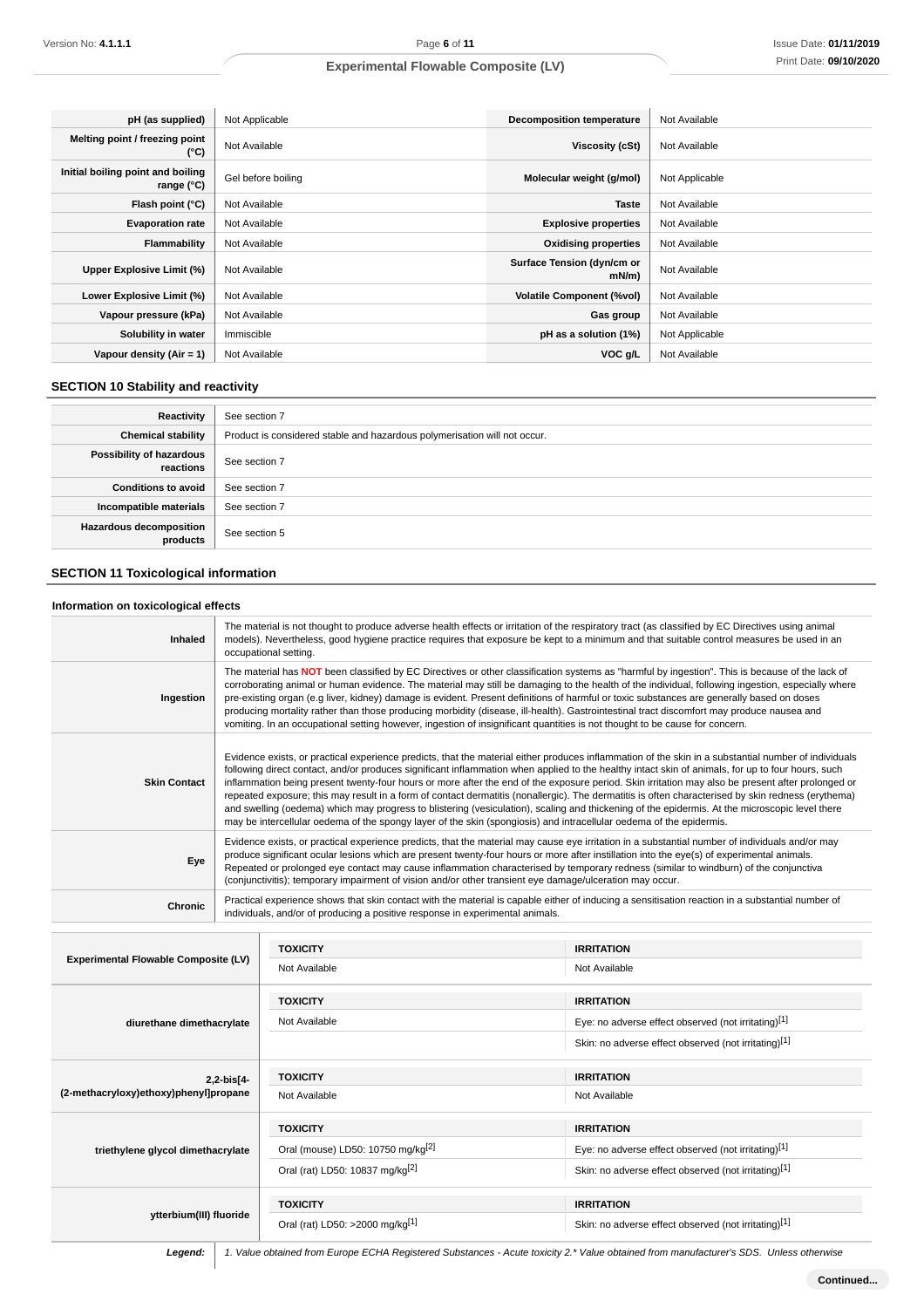**(2-METHACRYLOXY)ETHOXY)PHENYL]PROPANE**

## **Experimental Flowable Composite (LV)**

specified data extracted from RTECS - Register of Toxic Effect of chemical Substances

| DIURETHANE DIMETHACRYLATE | * Possible carcinogen; possible sensitizer; possible irreversible effects * Polysciences MSDS The skin sensitising potential of<br>the test substance was investigated in a Local Lymph Node Assay (LLNA) in mice according to OECD Guideline 429 and in<br>compliance with GLP (Vogel, 2009). The highest technically achievable test substance concentration was 50% (w/w) in<br>dimethylformamide. To determine the highest non-irritant test concentration, a pre-test was performed in two animals. Two<br>mice were treated with concentrations of 25 and 50% each on three consecutive days. No signs of irritation or systemic<br>toxicity were observed at the tested concentrations. In the main study, four female CBA/CaOlaHsd mice per test group were<br>treated with the test substance at concentrations of 10, 25 and 50% (w/w) in dimethylformamide or with vehicle alone for<br>three consecutive days by open application on the ears (25 µL/ear). Three days after the last exposure, all animals were<br>injected with 3H-methyl thymidine and approximately after five hours the draining (auricular) lymph nodes were excised and<br>pooled for each test group. After precipitating the DNA of the lymph node cells, radioactivity measurements were performed.<br>Treatment with test substance concentrations of 10, 25 and 50% (w/w) in dimethylformamide resulted in DPM values per<br>lymph node of 1266.3, 1363.5 and 3562.1, respectively. The SI values calculated for the substance concentrations 10, 25<br>and 50% were 1.58, 1.70 and 4.44, respectively. The EC3 value was calculated to be 36.9%. Based on the results, the test<br>substance was regarded as a skin sensitizer under the conditions of the test. Repeat Dose Toxicity: NOAEL = 100 mg/kg<br>bw/day for males NOAEL = 300 mg/kg bw/day for females The lowest observed adverse effect level (LOAEL) in male<br>animals is 300 mg/kg bw/day. According to Annex I of Regulation (EC) No 1272/2008 classification as STOT RE Category 2<br>is applicable, when significant toxic effects observed in a 90-day repeated-dose study conducted in experimental animals are<br>seen to occur within the guidance value ranges of $10 < C = 100$ mg/kg bw/day. These guidance values can be used as a<br>basis to extrapolate equivalent guidance values for toxicity studies of greater or lesser duration, using dose/exposure time<br>extrapolation similar to Habers rule for inhalation, which states essentially that the effective dose is directly proportional to<br>the exposure concentration and the duration of exposure. The assessment shall be done on a case-by- case basis; for a<br>28-day study the guidance value is increased by a factor of three. The available repeated dose toxicity study was conducted<br>in combination with the reproductive/developmental toxicity screening test. Male animals were exposed to the test substance<br>for 56 days. Thus, the guidance value is increased by a factor of 1.6 leading to a guidance value range of 16 $<$ C = 160<br>mg/kg bw/day for a classification as STOT RE Category 2. The LOAEL of 300 mg/kg/bw/day in the present study is above<br>the guidance value for a classification with regard to repeated exposure. Thus, the available data on oral repeated dose<br>toxicity do not meet the criteria for classification according to Regulation (EC) No 1272/2008, and is therefore conclusive but<br>not sufficient for classification. Genetic toxicity: The available data on genetic toxicity are not sufficient for classification<br>according to Regulation (EC) No 1272/2008. Gene mutation in bacteria A bacterial gene mutation assay with the test<br>substance was performed in accordance with OECD Guideline 471 and in compliance with GLP (Paulus, 2009). In two<br>independent experiments, the Salmonella typhimurium strains TA 97a, TA 98, TA 100, TA 102 and TA 1535 were exposed to<br>the test substance dissolved in DMSO using either the preincubation or the plate incorporation method. Test substance<br>concentrations of 50, 150, 500, 1501 and 5004 µg/plate were selected for the plate incorporation test with and without<br>metabolic activation. In the second experiment, 312, 624, 1247, 2493 and 4986 μg/plate were selected for the preincubation<br>method with and without metabolic activation. No signs of cytotoxicity were observed up to and including the limit<br>concentration. Up to 5000 µg/plate, the test substance did not induce an increase in the mutation frequency of the tester<br>strains in the presence and absence of a metabolic activation system. The determined vehicle values for the spontaneous<br>revertants of the controls and all positive control values were within the range of historical data. Under the conditions of this<br>experiment, the test substance did not show mutagenicity in the selected S. typhimurium strains in the presence and<br>absence of metabolic activation. In vitro cytogenicity An in vitro micronucleus assay was performed with the test substance<br>(Schweikl, 2001). In two independent experiments, Chinese hamster lung fibroblasts were exposed to the test substance<br>dissolved in DMSO at concentrations of 11.75, 23.5, 35.25 µg/mL for 24 h in the absence of metabolic activation. Cytotoxicity<br>of the test substance was observed and the TC50 value was assessed to be 24 µg/mL. At cytotoxic concentration levels of<br>the test substance $(= 24 \mu g/ml)$ the numbers of micronuclei were slightly increased in the absence of metabolic activation.<br>Ethyl methanesulphonate was used as positive control and produced a distinct increase in micronuclei frequency indicating<br>that the test conditions were adequate. Under the conditions of this experiment, the potential of the test substance to induce<br>micronuclei is equivocal. In vitro mutagenicity in mammalian cells An in vitro HPRT assay was performed with the test<br>substance (Schweikl, 1998). In three replicate cultures Chinese hamster lung fibroblasts were exposed to the test substance<br>dissolved in DMSO at concentrations of 11.75, 23.5, 35.25 µg/mL for 24 h in the absence of metabolic activation. Cytotoxicity<br>of the test substance was observed at concentrations = 23.5 µg/mL. No mutagenic activity of UDMA was detected. Ethyl<br>methanesulphonate was used as positive control and produced a distinct increase in mutant frequency indicating that the<br>test conditions were adequate. Thus, under the conditions of this experiment, the test substance did not show mutagenicity<br>in V79 cells without metabolic activation. Due to the positive result in the in vitro micronucleus test without metabolic<br>activation at cytotoxic concentrations a micronucleus test in vivo should be conducted to conclude on genotoxic potential of<br>the test substance. Reproductive toxicity: The available data on toxicity to reproduction do not meet the criteria for<br>classification according to Regulation (EC) 1272/2008, and are therefore conclusive but not sufficient for classification.<br>reproductive toxicity: NOAEL >= 1000 mg/kg bw/day for males and females of the parental generation systemic toxicity:<br>NOAEL = 100 mg/kg bw/day for males and 300 mg/kg bw/day for females of the parental generation A reliable sub-acute<br>study regarding reproductive/developmental toxicity is available for the test substance. The potential reproductive or<br>developmental toxicity of the test substance was assessed in a sub-acute combined repeated dose toxicity study with the<br>reproductive/developmental toxicity screening test in Hsd.Han: Wistar rats performed according to OECD Guideline 422 and<br>in compliance with GLP. Three groups of 12 male and 12 female rats received the test substance in polyethylene glycol as<br>vehicle at doses of 100, 300 or 600 mg/kg bw/day orally via gavage at concentrations of 0, 25, 75 and 150 mg/mL<br>corresponding to a 4 mL/kg bw dosing volume. A control group of 12 animals/sex received the vehicle only. In addition, 5<br>animals/sex were added to the control and high dose group to assess the reversibility of any effects observed at the high<br>dose level (recovery group). All animals of the parental generation were dosed prior to mating (14 days) and throughout<br>mating. In addition, males received the test item or vehicle after mating up to the day before necropsy (altogether for 56<br>days). Females were additionally exposed through the gestation period and up to lactation days 13 - 21, i.e. up to the day<br>before necropsy (altogether for 56, 57 or 64 days). Observations included mortality, clinical signs, body weight, food<br>consumption, mating, pregnancy and delivery process, lactation as well as development of offspring. The dams were allowed<br>to litter, and rear their offspring up to day 13 post-partum. Litters were weighed and offspring were observed for possible<br>abnormalities and were euthanized on post-natal day 13 or shortly thereafter. Blood samples were collected for<br>determination of serum levels of thyroid hormones (T4) from all pups per litter at termination on post-natal day 13. No<br>adverse effect on mortality, clinical signs, body weight or necropsy findings were detected in the offspring terminated as<br>scheduled. Thyroid homone levels (T4) in pups on post-natal day 13 were not affected. The anogenital distance (male and<br>female) or nipple retention (male) was not affected due to treatment with the test substance. For the parental animals pale<br>livers and histopathological changes in the liver (hepatic lipidosis) were observed at 300 mg/kg bw/day for males and 1000<br>mg/kg bw/day for females. Thus, under the conditions of this study, the NOAEL of the test substance for systemic toxicity of<br>the parental generation following oral administration via gavage for 56 days is 100 mg/kg bw/day in male Wistar rats. The<br>corresponding NOAEL in female Wistar rats following oral administration via gavage for 56, 57 or 64 days is 300 mg/kg<br>bw/day. The corresponding NOAEL for the offspring is 1000 mg/kg bw/day. * REACh Dossier<br>The chemical structure of hydroxylated diphenylalkanes or bisphenols consists of two phenolic rings joined together through |
|---------------------------|-------------------------------------------------------------------------------------------------------------------------------------------------------------------------------------------------------------------------------------------------------------------------------------------------------------------------------------------------------------------------------------------------------------------------------------------------------------------------------------------------------------------------------------------------------------------------------------------------------------------------------------------------------------------------------------------------------------------------------------------------------------------------------------------------------------------------------------------------------------------------------------------------------------------------------------------------------------------------------------------------------------------------------------------------------------------------------------------------------------------------------------------------------------------------------------------------------------------------------------------------------------------------------------------------------------------------------------------------------------------------------------------------------------------------------------------------------------------------------------------------------------------------------------------------------------------------------------------------------------------------------------------------------------------------------------------------------------------------------------------------------------------------------------------------------------------------------------------------------------------------------------------------------------------------------------------------------------------------------------------------------------------------------------------------------------------------------------------------------------------------------------------------------------------------------------------------------------------------------------------------------------------------------------------------------------------------------------------------------------------------------------------------------------------------------------------------------------------------------------------------------------------------------------------------------------------------------------------------------------------------------------------------------------------------------------------------------------------------------------------------------------------------------------------------------------------------------------------------------------------------------------------------------------------------------------------------------------------------------------------------------------------------------------------------------------------------------------------------------------------------------------------------------------------------------------------------------------------------------------------------------------------------------------------------------------------------------------------------------------------------------------------------------------------------------------------------------------------------------------------------------------------------------------------------------------------------------------------------------------------------------------------------------------------------------------------------------------------------------------------------------------------------------------------------------------------------------------------------------------------------------------------------------------------------------------------------------------------------------------------------------------------------------------------------------------------------------------------------------------------------------------------------------------------------------------------------------------------------------------------------------------------------------------------------------------------------------------------------------------------------------------------------------------------------------------------------------------------------------------------------------------------------------------------------------------------------------------------------------------------------------------------------------------------------------------------------------------------------------------------------------------------------------------------------------------------------------------------------------------------------------------------------------------------------------------------------------------------------------------------------------------------------------------------------------------------------------------------------------------------------------------------------------------------------------------------------------------------------------------------------------------------------------------------------------------------------------------------------------------------------------------------------------------------------------------------------------------------------------------------------------------------------------------------------------------------------------------------------------------------------------------------------------------------------------------------------------------------------------------------------------------------------------------------------------------------------------------------------------------------------------------------------------------------------------------------------------------------------------------------------------------------------------------------------------------------------------------------------------------------------------------------------------------------------------------------------------------------------------------------------------------------------------------------------------------------------------------------------------------------------------------------------------------------------------------------------------------------------------------------------------------------------------------------------------------------------------------------------------------------------------------------------------------------------------------------------------------------------------------------------------------------------------------------------------------------------------------------------------------------------------------------------------------------------------------------------------------------------------------------------------------------------------------------------------------------------------------------------------------------------------------------------------------------------------------------------------------------------------------------------------------------------------------------------------------------------------------------------------------------------------------------------------------------------------------------------------------------------------------------------------------------------------------------------------------------------------------------------------------------------------------------------------------------------------------------------------------------------------------------------------------------------------------------------------------------------------------------------------------------------------------------------------------------------------------------------------------------------------------------------------------------------------------------------------------------------------------------------------------------------------------------------------------------------------------------------------------------------------------------------------------------------------------------------------------------------------------------------------------------------------------------------------------------------------------------------------------------------------------------------------------------------------------------------------------------------------------------------------------------------------------------------------------------------------------------------------------------------------------------------------------------------------------------------------------------------------------------------------------------------------------------------------------------------------------------------------------------------------------------------------------------------------------------------------------------------------------------------------------------------------------------------------------------------------------------------------------------------------------------------------------------------------------------------------------------------------------------------------------------------------------------------------------------------------------------------------------------------------------------------------------------------------------------------------------------------------------------------------------------------------------------------------------------------------------------------------------------------------------------------------------------------------------------------------------------------------------------------------------------------------------------------------------------------------------------------------------------------------------------------------------------------------------------------------------------------------------------------------------------------------------------------------------------------------------------------------------------------------------------------------------------------------------------------------------------------------------------------------------------------------------------------------------------------------------------------------------------------------------------------------------------------------------------------------|
| 2,2-BIS[4-                | a bridging carbon. This class of endocrine disruptors that mimic oestrogens is widely used in industry, particularly in plastics                                                                                                                                                                                                                                                                                                                                                                                                                                                                                                                                                                                                                                                                                                                                                                                                                                                                                                                                                                                                                                                                                                                                                                                                                                                                                                                                                                                                                                                                                                                                                                                                                                                                                                                                                                                                                                                                                                                                                                                                                                                                                                                                                                                                                                                                                                                                                                                                                                                                                                                                                                                                                                                                                                                                                                                                                                                                                                                                                                                                                                                                                                                                                                                                                                                                                                                                                                                                                                                                                                                                                                                                                                                                                                                                                                                                                                                                                                                                                                                                                                                                                                                                                                                                                                                                                                                                                                                                                                                                                                                                                                                                                                                                                                                                                                                                                                                                                                                                                                                                                                                                                                                                                                                                                                                                                                                                                                                                                                                                                                                                                                                                                                                                                                                                                                                                                                                                                                                                                                                                                                                                                                                                                                                                                                                                                                                                                                                                                                                                                                                                                                                                                                                                                                                                                                                                                                                                                                                                                                                                                                                                                                                                                                                                                                                                                                                                                                                                                                                                                                                                                                                                                                                                                                                                                                                                                                                                                                                                                                                                                                                                                                                                                                                                                                                                                                                                                                                                                                                                                                                                                                                                                                                                                                                                                                                                                                                                                                                                                                                                                                                                                                                                                                                                                                                                                                                                                                                                                                                                                                                                                                                                                                                                                                                                                                                                                                                                                                                                                                                                                                                                                                                                                                                                                                                                                                                                                                                                                      |

Bisphenol A (BPA) and some related compounds exhibit oestrogenic activity in human breast cancer cell line MCF-7, but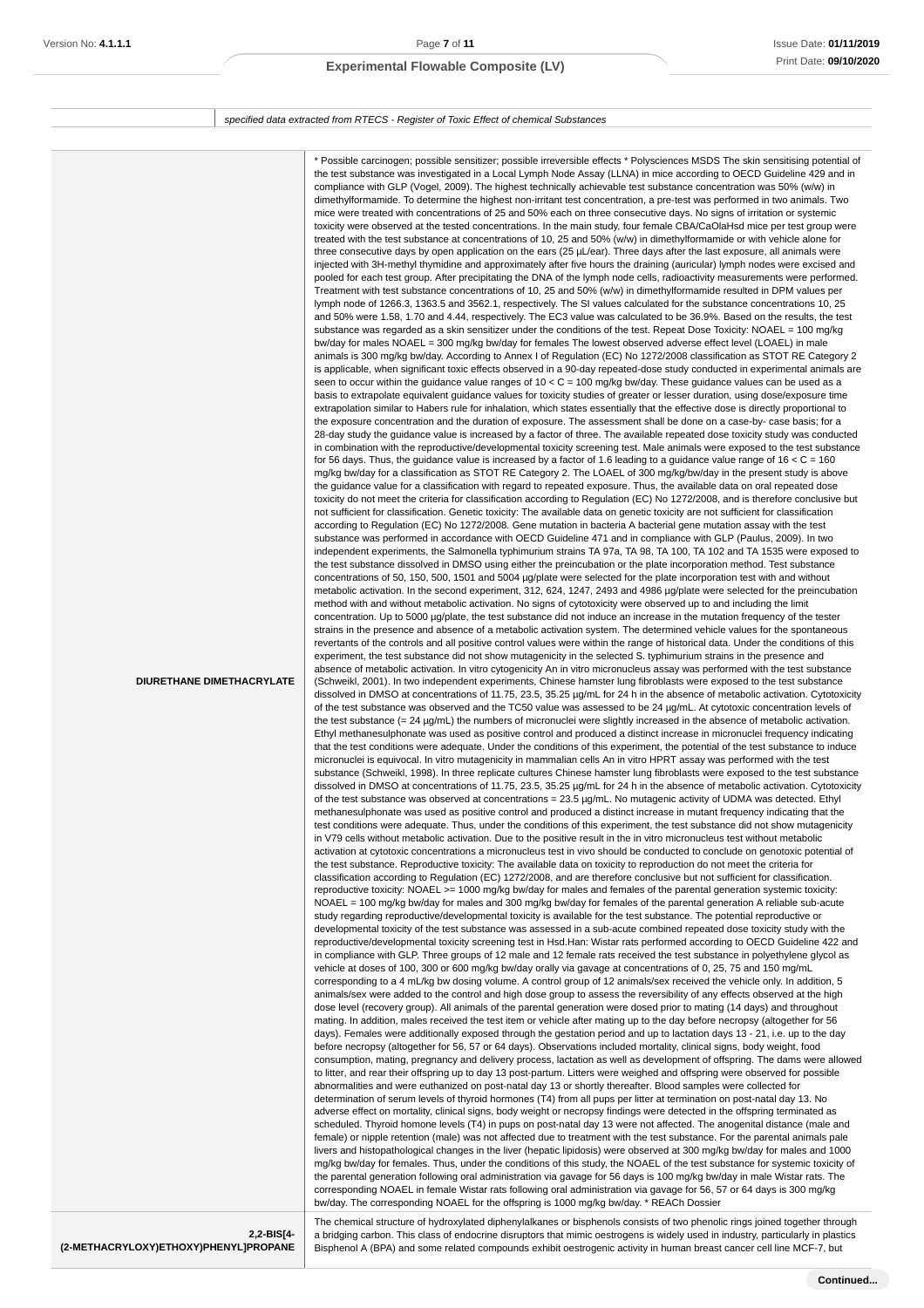| Version No: <b>4.1.1.1</b>                                                                                                                                 |                                         | Page 8 of 11                                                                                                                                                                                                                                                                                                                                                                                                                                                                                                                                                                                                                                                                                                                                                                                                                                                                                                                                                                                                                                                                                                                                                                                                                                                                                                                                                                                                                                                                                                                                                                                                                                                                                                                                                                                                                                                        |                                                                                                                                                                             | <b>Issue Date: 01/11/20</b>                                                                                                                                                                                                                                                                                                                                                                                                                                                                                                                                                                                                                                                                                                                                                                                                                                                                                                                                                                                                                                                                                                                                                                                                                                                                                                                                                                                                                                                                                                                                                                                                                                                                           |
|------------------------------------------------------------------------------------------------------------------------------------------------------------|-----------------------------------------|---------------------------------------------------------------------------------------------------------------------------------------------------------------------------------------------------------------------------------------------------------------------------------------------------------------------------------------------------------------------------------------------------------------------------------------------------------------------------------------------------------------------------------------------------------------------------------------------------------------------------------------------------------------------------------------------------------------------------------------------------------------------------------------------------------------------------------------------------------------------------------------------------------------------------------------------------------------------------------------------------------------------------------------------------------------------------------------------------------------------------------------------------------------------------------------------------------------------------------------------------------------------------------------------------------------------------------------------------------------------------------------------------------------------------------------------------------------------------------------------------------------------------------------------------------------------------------------------------------------------------------------------------------------------------------------------------------------------------------------------------------------------------------------------------------------------------------------------------------------------|-----------------------------------------------------------------------------------------------------------------------------------------------------------------------------|-------------------------------------------------------------------------------------------------------------------------------------------------------------------------------------------------------------------------------------------------------------------------------------------------------------------------------------------------------------------------------------------------------------------------------------------------------------------------------------------------------------------------------------------------------------------------------------------------------------------------------------------------------------------------------------------------------------------------------------------------------------------------------------------------------------------------------------------------------------------------------------------------------------------------------------------------------------------------------------------------------------------------------------------------------------------------------------------------------------------------------------------------------------------------------------------------------------------------------------------------------------------------------------------------------------------------------------------------------------------------------------------------------------------------------------------------------------------------------------------------------------------------------------------------------------------------------------------------------------------------------------------------------------------------------------------------------|
|                                                                                                                                                            |                                         | <b>Experimental Flowable Composite (LV)</b>                                                                                                                                                                                                                                                                                                                                                                                                                                                                                                                                                                                                                                                                                                                                                                                                                                                                                                                                                                                                                                                                                                                                                                                                                                                                                                                                                                                                                                                                                                                                                                                                                                                                                                                                                                                                                         |                                                                                                                                                                             | Print Date: 09/10/20                                                                                                                                                                                                                                                                                                                                                                                                                                                                                                                                                                                                                                                                                                                                                                                                                                                                                                                                                                                                                                                                                                                                                                                                                                                                                                                                                                                                                                                                                                                                                                                                                                                                                  |
|                                                                                                                                                            |                                         |                                                                                                                                                                                                                                                                                                                                                                                                                                                                                                                                                                                                                                                                                                                                                                                                                                                                                                                                                                                                                                                                                                                                                                                                                                                                                                                                                                                                                                                                                                                                                                                                                                                                                                                                                                                                                                                                     |                                                                                                                                                                             |                                                                                                                                                                                                                                                                                                                                                                                                                                                                                                                                                                                                                                                                                                                                                                                                                                                                                                                                                                                                                                                                                                                                                                                                                                                                                                                                                                                                                                                                                                                                                                                                                                                                                                       |
|                                                                                                                                                            |                                         | acceptor site of the oestrogen receptor.                                                                                                                                                                                                                                                                                                                                                                                                                                                                                                                                                                                                                                                                                                                                                                                                                                                                                                                                                                                                                                                                                                                                                                                                                                                                                                                                                                                                                                                                                                                                                                                                                                                                                                                                                                                                                            | phenyl rings and the bridging alkyl moiety markedly influence the activities.                                                                                               | there were remarkable differences in activity. Several derivatives of BPA exhibited significant thyroid hormonal activity<br>towards rat pituitary cell line GH3, which releases growth hormone in a thyroid hormone-dependent manner. However, BPA<br>and several other derivatives did not show such activity. Results suggest that the 4-hydroxyl group of the A-phenyl ring and<br>the B-phenyl ring of BPA derivatives are required for these hormonal activities, and substituents at the 3,5-positions of the<br>Bisphenols promoted cell proliferation and increased the synthesis and secretion of cell type-specific proteins. When ranked<br>by proliferative potency, the longer the alkyl substituent at the bridging carbon, the lower the concentration needed for<br>maximal cell yield; the most active compound contained two propyl chains at the bridging carbon. Bisphenols with two<br>hydroxyl groups in the para position and an angular configuration are suitable for appropriate hydrogen bonding to the                                                                                                                                                                                                                                                                                                                                                                                                                                                                                                                                                                                                                                                                   |
|                                                                                                                                                            | YTTERBIUM(III) FLUORIDE                 | occur.<br>for typical lanthanides:<br>a 2008 toxicological review of cerium oxide.<br>rat study.<br>USEPA.                                                                                                                                                                                                                                                                                                                                                                                                                                                                                                                                                                                                                                                                                                                                                                                                                                                                                                                                                                                                                                                                                                                                                                                                                                                                                                                                                                                                                                                                                                                                                                                                                                                                                                                                                          | granulomas after exposure to them requires extensive protection to prevent such exposure.<br>TA98, TA100, TA102, and WP2uvrA., and in the mouse in vivo micronucleus assay. | Symptoms of acute lanthanide toxicity in rats are immediate defecation, writhing, ataxia (the inability to coordinate voluntary<br>muscular movement), sedation, laboured respiration and reduced activity. Death is due mainly to respiratory and cardiac<br>failure. The rare earths exhibit low toxicity following ingestion but may be toxic by the intraperitoneal route and mildly toxic<br>when administered by the subcutaneous route. The production of skin and lung granulomas, following exposure, may also<br>The symptoms of toxicity of the rare earth elements include writhing, ataxia, labored respiration, walking on the toes with<br>arched back and sedation. The rare earth elements exhibit low toxicity by ingestion exposure. However, the intraperitoneal<br>route may be highly toxic while the subcutaneous route is poison to moderately toxic. The production of skin and lung<br><b>Chronic Inhalation Toxicity:</b> An accumulation of insoluble lanthanide particles has been observed in the respiratory tract of<br>humans following chronic occupational exposure and in rodents following chronic exposure to a similar lanthanide cerium<br>oxide. Lymphoid hyperplasia in the bronchial lymph nodes was the critical inhalation health effect identified by the USEPA in<br>Developmental/Reproductive Toxicity: Lanthanum carbonate, did not affect fertility or produce any harm to the fetus in a<br><b>Mutagenicity:</b> Cerium oxide, was negative in the Ames bacterial mutagenic test using bacterial strains TA135, TA1537,<br>Carcinogenicity: Lanthanum carbonate, was not carcinogenic in a two-year oral rat study. Not assessed by IARC, NTP, or |
|                                                                                                                                                            | DIURETHANE DIMETHACRYLATE               |                                                                                                                                                                                                                                                                                                                                                                                                                                                                                                                                                                                                                                                                                                                                                                                                                                                                                                                                                                                                                                                                                                                                                                                                                                                                                                                                                                                                                                                                                                                                                                                                                                                                                                                                                                                                                                                                     |                                                                                                                                                                             | Combined repeated dose toxicity study with the reproduction/developmental toxicity screening test, oral (OECD 422), rat:                                                                                                                                                                                                                                                                                                                                                                                                                                                                                                                                                                                                                                                                                                                                                                                                                                                                                                                                                                                                                                                                                                                                                                                                                                                                                                                                                                                                                                                                                                                                                                              |
| DIURETHANE DIMETHACRYLATE &<br>TRIETHYLENE GLYCOL DIMETHACRYLATE                                                                                           |                                         | The following information refers to contact allergens as a group and may not be specific to this product.<br>Contact allergies quickly manifest themselves as contact eczema, more rarely as urticaria or Quincke's oedema. The<br>pathogenesis of contact eczema involves a cell-mediated (T lymphocytes) immune reaction of the delayed type. Other<br>allergic skin reactions, e.g. contact urticaria, involve antibody-mediated immune reactions. The significance of the contact<br>allergen is not simply determined by its sensitisation potential: the distribution of the substance and the opportunities for<br>contact with it are equally important. A weakly sensitising substance which is widely distributed can be a more important<br>allergen than one with stronger sensitising potential with which few individuals come into contact. From a clinical point of<br>view, substances are noteworthy if they produce an allergic test reaction in more than 1% of the persons tested.                                                                                                                                                                                                                                                                                                                                                                                                                                                                                                                                                                                                                                                                                                                                                                                                                                                             |                                                                                                                                                                             |                                                                                                                                                                                                                                                                                                                                                                                                                                                                                                                                                                                                                                                                                                                                                                                                                                                                                                                                                                                                                                                                                                                                                                                                                                                                                                                                                                                                                                                                                                                                                                                                                                                                                                       |
| DIURETHANE DIMETHACRYLATE & 2,2-BIS[4-<br>(2-METHACRYLOXY)ETHOXY)PHENYL]PROPANE<br>& TRIETHYLENE GLYCOL DIMETHACRYLATE &<br><b>YTTERBIUM(III) FLUORIDE</b> |                                         | Asthma-like symptoms may continue for months or even years after exposure to the material ceases. This may be due to a<br>non-allergenic condition known as reactive airways dysfunction syndrome (RADS) which can occur following exposure to<br>high levels of highly irritating compound. Key criteria for the diagnosis of RADS include the absence of preceding respiratory<br>disease, in a non-atopic individual, with abrupt onset of persistent asthma-like symptoms within minutes to hours of a<br>documented exposure to the irritant. A reversible airflow pattern, on spirometry, with the presence of moderate to severe<br>bronchial hyperreactivity on methacholine challenge testing and the lack of minimal lymphocytic inflammation, without<br>eosinophilia, have also been included in the criteria for diagnosis of RADS. RADS (or asthma) following an irritating<br>inhalation is an infrequent disorder with rates related to the concentration of and duration of exposure to the irritating<br>substance. Industrial bronchitis, on the other hand, is a disorder that occurs as result of exposure due to high concentrations<br>of irritating substance (often particulate in nature) and is completely reversible after exposure ceases. The disorder is<br>characterised by dyspnea, cough and mucus production.                                                                                                                                                                                                                                                                                                                                                                                                                                                                                                                    |                                                                                                                                                                             |                                                                                                                                                                                                                                                                                                                                                                                                                                                                                                                                                                                                                                                                                                                                                                                                                                                                                                                                                                                                                                                                                                                                                                                                                                                                                                                                                                                                                                                                                                                                                                                                                                                                                                       |
| DIURETHANE DIMETHACRYLATE & 2,2-BIS[4-<br>(2-METHACRYLOXY)ETHOXY)PHENYLJPROPANE                                                                            |                                         | UV (ultraviolet)/ EB (electron beam) acrylates are generally of low toxicity<br>UV/EB acrylates are divided into two groups; "stenomeric" and "eurymeric" acrylates.<br>The first group consists of well-defined acrylates which can be described by a simple idealised chemical; they are low<br>molecular weight species with a very narrow weight distribution profile.<br>The eurymeric acrylates cannot be described by an idealised structure and may differ fundamentally between various<br>suppliers; they are of relatively high molecular weigh and possess a wide weight distribution.<br>Stenomeric acrylates are usually more hazardous than the eurymeric substances. Stenomeric acrylates are also well defined<br>which allows comparison and exchange of toxicity data - this allows more accurate classification.<br>The stenomerics cannot be classified as a group; they exhibit substantial variation.<br>Based on the available oncogenicity data and without a better understanding of the carcinogenic mechanism the Health and<br>Environmental Review Division (HERD), Office of Toxic Substances (OTS), of the US EPA previously concluded that all<br>chemicals that contain the acrylate or methacrylate moiety (CH2=CHCOO or CH2=C(CH3)COO) should be considered to be<br>a carcinogenic hazard unless shown otherwise by adequate testing.<br>This position has now been revised and acrylates and methacrylates are no longer de facto carcinogens.<br>Where no "official" classification for acrylates and methacrylates exists, there has been cautious attempts to create<br>classifications in the absence of contrary evidence. For example<br>Monalkyl or monoarylesters of acrylic acids should be classified as R36/37/38 and R51/53<br>Monoalkyl or monoaryl esters of methacrylic acid should be classified as R36/37/38 |                                                                                                                                                                             |                                                                                                                                                                                                                                                                                                                                                                                                                                                                                                                                                                                                                                                                                                                                                                                                                                                                                                                                                                                                                                                                                                                                                                                                                                                                                                                                                                                                                                                                                                                                                                                                                                                                                                       |
| (2-METHACRYLOXY)ETHOXY)PHENYL]PROPANE                                                                                                                      | 2,2-BIS[4-<br>& YTTERBIUM(III) FLUORIDE | No significant acute toxicological data identified in literature search.                                                                                                                                                                                                                                                                                                                                                                                                                                                                                                                                                                                                                                                                                                                                                                                                                                                                                                                                                                                                                                                                                                                                                                                                                                                                                                                                                                                                                                                                                                                                                                                                                                                                                                                                                                                            |                                                                                                                                                                             |                                                                                                                                                                                                                                                                                                                                                                                                                                                                                                                                                                                                                                                                                                                                                                                                                                                                                                                                                                                                                                                                                                                                                                                                                                                                                                                                                                                                                                                                                                                                                                                                                                                                                                       |
| <b>Acute Toxicity</b>                                                                                                                                      | ×                                       |                                                                                                                                                                                                                                                                                                                                                                                                                                                                                                                                                                                                                                                                                                                                                                                                                                                                                                                                                                                                                                                                                                                                                                                                                                                                                                                                                                                                                                                                                                                                                                                                                                                                                                                                                                                                                                                                     | Carcinogenicity                                                                                                                                                             | ×                                                                                                                                                                                                                                                                                                                                                                                                                                                                                                                                                                                                                                                                                                                                                                                                                                                                                                                                                                                                                                                                                                                                                                                                                                                                                                                                                                                                                                                                                                                                                                                                                                                                                                     |
| <b>Skin Irritation/Corrosion</b>                                                                                                                           | ✔                                       |                                                                                                                                                                                                                                                                                                                                                                                                                                                                                                                                                                                                                                                                                                                                                                                                                                                                                                                                                                                                                                                                                                                                                                                                                                                                                                                                                                                                                                                                                                                                                                                                                                                                                                                                                                                                                                                                     | <b>Reproductivity</b>                                                                                                                                                       | ×                                                                                                                                                                                                                                                                                                                                                                                                                                                                                                                                                                                                                                                                                                                                                                                                                                                                                                                                                                                                                                                                                                                                                                                                                                                                                                                                                                                                                                                                                                                                                                                                                                                                                                     |
| <b>Serious Eye Damage/Irritation</b>                                                                                                                       | ✔                                       |                                                                                                                                                                                                                                                                                                                                                                                                                                                                                                                                                                                                                                                                                                                                                                                                                                                                                                                                                                                                                                                                                                                                                                                                                                                                                                                                                                                                                                                                                                                                                                                                                                                                                                                                                                                                                                                                     | <b>STOT - Single Exposure</b>                                                                                                                                               | ×                                                                                                                                                                                                                                                                                                                                                                                                                                                                                                                                                                                                                                                                                                                                                                                                                                                                                                                                                                                                                                                                                                                                                                                                                                                                                                                                                                                                                                                                                                                                                                                                                                                                                                     |
| <b>Respiratory or Skin</b><br>sensitisation                                                                                                                | ✔                                       |                                                                                                                                                                                                                                                                                                                                                                                                                                                                                                                                                                                                                                                                                                                                                                                                                                                                                                                                                                                                                                                                                                                                                                                                                                                                                                                                                                                                                                                                                                                                                                                                                                                                                                                                                                                                                                                                     | <b>STOT - Repeated Exposure</b>                                                                                                                                             | ×                                                                                                                                                                                                                                                                                                                                                                                                                                                                                                                                                                                                                                                                                                                                                                                                                                                                                                                                                                                                                                                                                                                                                                                                                                                                                                                                                                                                                                                                                                                                                                                                                                                                                                     |
| <b>Mutagenicity</b>                                                                                                                                        | ×                                       |                                                                                                                                                                                                                                                                                                                                                                                                                                                                                                                                                                                                                                                                                                                                                                                                                                                                                                                                                                                                                                                                                                                                                                                                                                                                                                                                                                                                                                                                                                                                                                                                                                                                                                                                                                                                                                                                     | <b>Aspiration Hazard</b>                                                                                                                                                    | ×                                                                                                                                                                                                                                                                                                                                                                                                                                                                                                                                                                                                                                                                                                                                                                                                                                                                                                                                                                                                                                                                                                                                                                                                                                                                                                                                                                                                                                                                                                                                                                                                                                                                                                     |

| v |  |
|---|--|

**Legend:**  $\mathbf{X}$  – Data either not available or does not fill the criteria for classification

– Data available to make classification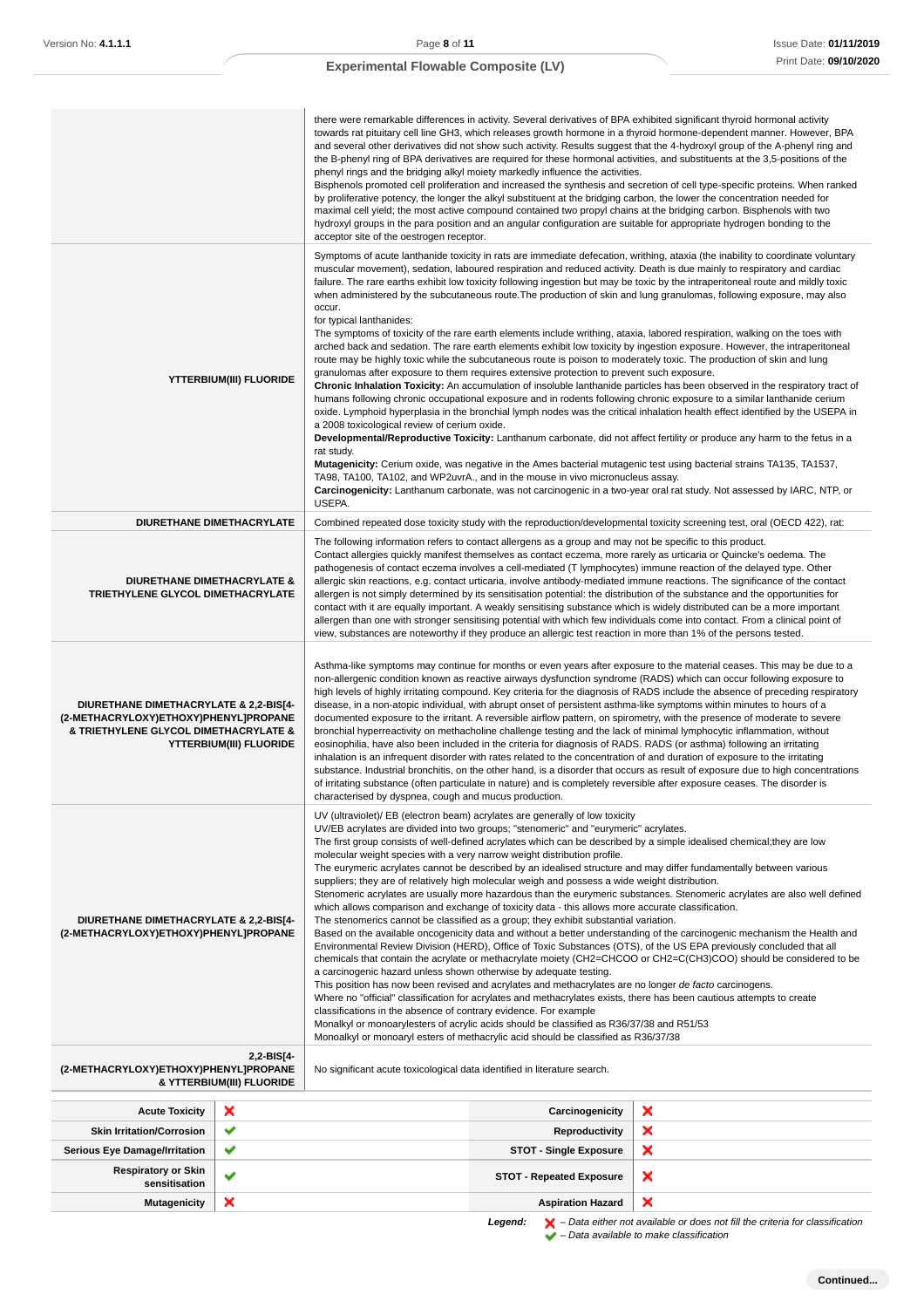## **SECTION 12 Ecological information**

| Endpoint         | <b>Test Duration (hr)</b>                                                                                                                                                                        | <b>Species</b>                    | Value              | Source           |
|------------------|--------------------------------------------------------------------------------------------------------------------------------------------------------------------------------------------------|-----------------------------------|--------------------|------------------|
| Not<br>Available | Not Available                                                                                                                                                                                    | Not<br>Not Available<br>Available |                    | Not<br>Available |
| Endpoint         | <b>Test Duration (hr)</b>                                                                                                                                                                        | <b>Species</b>                    | Value              | Source           |
| <b>LC50</b>      | 96                                                                                                                                                                                               | Fish                              | 10.1mg/L           | $\overline{2}$   |
| EC50             | 48                                                                                                                                                                                               | Crustacea                         | >0.001-0.2mg/L     | $\overline{2}$   |
| EC50             | 72                                                                                                                                                                                               | Algae or other aquatic plants     | $>0.68$ mg/L       | $\overline{2}$   |
| EC100            | 24                                                                                                                                                                                               | Crustacea                         | >0.001-0.2mg/L     | $\overline{2}$   |
| <b>NOEC</b>      | 24                                                                                                                                                                                               | Crustacea                         | $0.001 - 0.2$ mg/L |                  |
| Endpoint         | <b>Test Duration (hr)</b>                                                                                                                                                                        | <b>Species</b><br>Value           |                    | Source           |
| Not<br>Available | Not Available                                                                                                                                                                                    | Not Available                     | Not<br>Available   | Not<br>Available |
| Endpoint         | <b>Test Duration (hr)</b>                                                                                                                                                                        | Value<br><b>Species</b>           |                    | <b>Source</b>    |
| <b>LC50</b>      | 96                                                                                                                                                                                               | Fish                              | 16.4mg/L           | $\overline{2}$   |
| EC50             | 72                                                                                                                                                                                               | Algae or other aquatic plants     | 72.8mg/L           |                  |
| <b>NOEC</b>      | 72                                                                                                                                                                                               | Algae or other aquatic plants     | 18.6mg/L           |                  |
| Endpoint         | <b>Test Duration (hr)</b>                                                                                                                                                                        | <b>Species</b>                    | Value              | Source           |
| EC50             | 48                                                                                                                                                                                               | Crustacea                         | $>0.52$ mg/L       | 2                |
| <b>NOEC</b>      | 48                                                                                                                                                                                               | Crustacea                         | $0.52$ mg/L        | $\overline{c}$   |
|                  | Experimental Flowable Composite (LV)<br>diurethane dimethacrylate<br>$2, 2 - bits [4 -$<br>(2-methacryloxy)ethoxy)phenyl]propane<br>triethylene glycol dimethacrylate<br>ytterbium(III) fluoride |                                   |                    |                  |

## **Persistence and degradability**

|                 | ioll | All |
|-----------------|------|-----|
| dim<br>$\cdots$ | LOW  | LOW |

### **Bioaccumulative potential**

| Ingredient                        | <b>Bioaccumulation</b> |
|-----------------------------------|------------------------|
| triethylene glycol dimethacrylate | LOW (LogKOW = $1.88$ ) |
| <b>Mobility in soil</b>           |                        |
| Ingredient                        | <b>Mobility</b>        |

# **SECTION 13 Disposal considerations**

triethylene glycol dimethacrylate  $\vert$  LOW (KOC = 10)

| Waste treatment methods      |                                                                                                        |
|------------------------------|--------------------------------------------------------------------------------------------------------|
| Product / Packaging disposal | Consult State Land Waste Management Authority for disposal.<br>Bury residue in an authorised landfill. |

### **SECTION 14 Transport information**

### **Labels Required**



**Land transport (ADG): NOT REGULATED FOR TRANSPORT OF DANGEROUS GOODS**

**Air transport (ICAO-IATA / DGR): NOT REGULATED FOR TRANSPORT OF DANGEROUS GOODS**

**Sea transport (IMDG-Code / GGVSee): NOT REGULATED FOR TRANSPORT OF DANGEROUS GOODS**

**Transport in bulk according to Annex II of MARPOL and the IBC code**

Not Applicable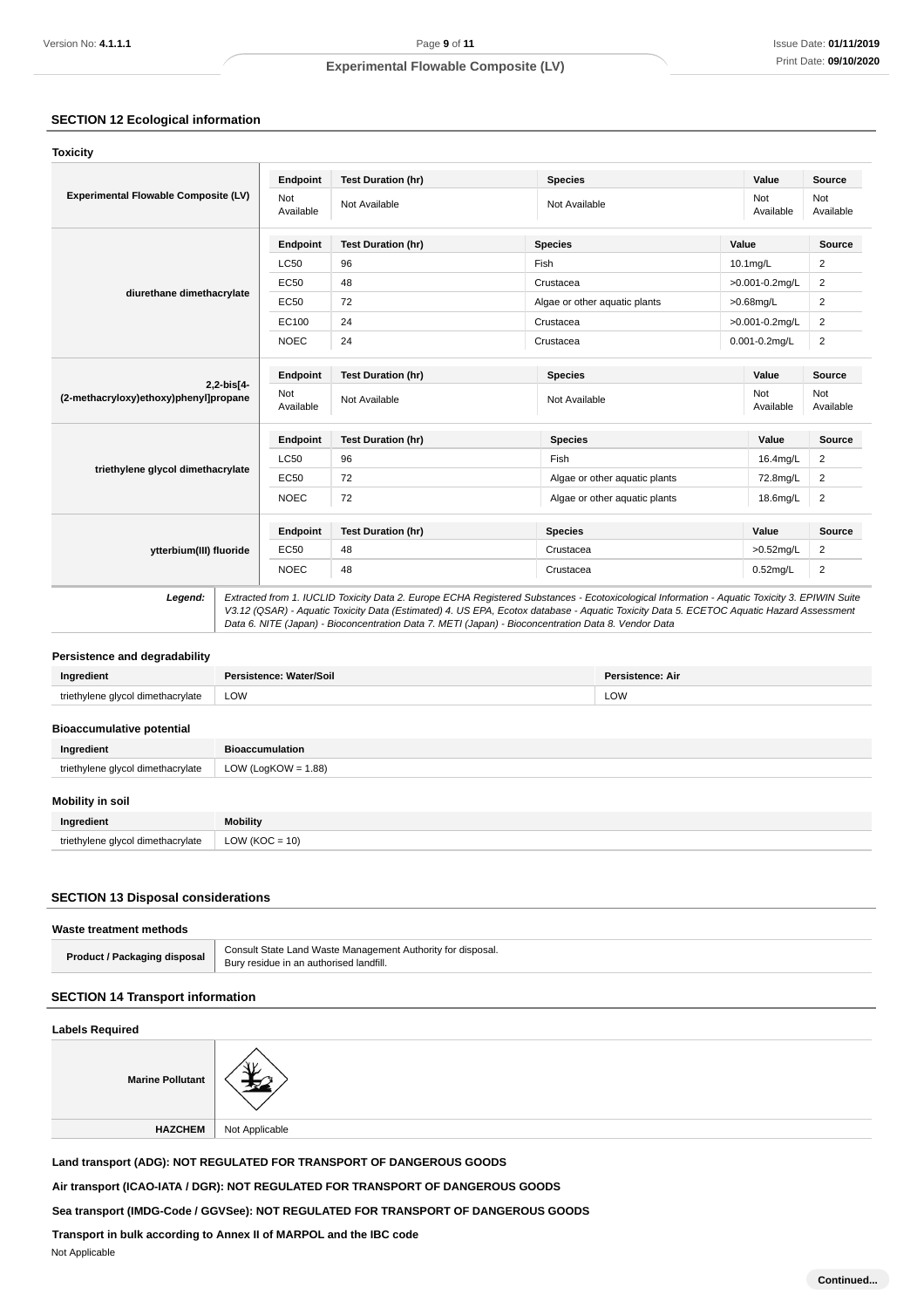### **SECTION 15 Regulatory information**

| Safety, health and environmental regulations / legislation specific for the substance or mixture |  |
|--------------------------------------------------------------------------------------------------|--|
|                                                                                                  |  |

**diurethane dimethacrylate is found on the following regulatory lists**

Australia Hazardous Chemical Information System (HCIS) - Hazardous Chemicals Australian Inventory of Industrial Chemicals (AIIC)

### **2,2-bis[4-(2-methacryloxy)ethoxy)phenyl]propane is found on the following regulatory lists** Australian Inventory of Industrial Chemicals (AIIC)

## **triethylene glycol dimethacrylate is found on the following regulatory lists**

Australian Inventory of Industrial Chemicals (AIIC)

### **ytterbium(III) fluoride is found on the following regulatory lists**

International Agency for Research on Cancer (IARC) - Agents Classified by the IARC Monographs

### **National Inventory Status**

| <b>National Inventory</b>      | <b>Status</b>                                                                                                                                                                                              |  |  |
|--------------------------------|------------------------------------------------------------------------------------------------------------------------------------------------------------------------------------------------------------|--|--|
| Australia - AIIC               | No (ytterbium(III) fluoride)                                                                                                                                                                               |  |  |
| Australia - Non-Industrial Use | No (diurethane dimethacrylate; 2,2-bis[4-(2-methacryloxy)ethoxy)phenyl]propane; triethylene glycol dimethacrylate; ytterbium(III) fluoride)                                                                |  |  |
| Canada - DSL                   | No (diurethane dimethacrylate; ytterbium(III) fluoride)                                                                                                                                                    |  |  |
| Canada - NDSL                  | No (2,2-bis[4-(2-methacryloxy)ethoxy)phenyl]propane; triethylene glycol dimethacrylate)                                                                                                                    |  |  |
| China - IECSC                  | Yes                                                                                                                                                                                                        |  |  |
| Europe - EINEC / ELINCS / NLP  | Yes                                                                                                                                                                                                        |  |  |
| Japan - ENCS                   | No (diurethane dimethacrylate)                                                                                                                                                                             |  |  |
| Korea - KECI                   | Yes                                                                                                                                                                                                        |  |  |
| New Zealand - NZIoC            | Yes                                                                                                                                                                                                        |  |  |
| Philippines - PICCS            | No (ytterbium(III) fluoride)                                                                                                                                                                               |  |  |
| USA - TSCA                     | Yes                                                                                                                                                                                                        |  |  |
| Taiwan - TCSI                  | Yes                                                                                                                                                                                                        |  |  |
| Mexico - INSQ                  | No (diurethane dimethacrylate; ytterbium(III) fluoride)                                                                                                                                                    |  |  |
| Vietnam - NCI                  | No (ytterbium(III) fluoride)                                                                                                                                                                               |  |  |
| Russia - ARIPS                 | No (diurethane dimethacrylate; 2,2-bis[4-(2-methacryloxy)ethoxy)phenyl]propane)                                                                                                                            |  |  |
| Legend:                        | $Yes = All CAS declared ingredients are on the inventory$<br>No = One or more of the CAS listed ingredients are not on the inventory and are not exempt from listing(see specific ingredients in brackets) |  |  |

### **SECTION 16 Other information**

| .<br>. |
|--------|
| .<br>. |

#### **SDS Version Summary**

| Version | <b>Issue Date</b> | <b>Sections Updated</b>                                                        |
|---------|-------------------|--------------------------------------------------------------------------------|
| 3.1.1.1 | 02/05/2017        | Acute Health (inhaled), Classification                                         |
| 4.1.1.1 | 01/11/2019        | One-off system update. NOTE: This may or may not change the GHS classification |

#### **Other information**

Classification of the preparation and its individual components has drawn on official and authoritative sources as well as independent review by SDI Limited using available literature references.

The SDS is a Hazard Communication tool and should be used to assist in the Risk Assessment. Many factors determine whether the reported Hazards are Risks in the workplace or other settings. Risks may be determined by reference to Exposures Scenarios. Scale of use, frequency of use and current or available engineering controls must be considered.

#### **Definitions and abbreviations**

PC-TWA: Permissible Concentration-Time Weighted Average PC-STEL: Permissible Concentration-Short Term Exposure Limit IARC: International Agency for Research on Cancer ACGIH: American Conference of Governmental Industrial Hygienists STEL: Short Term Exposure Limit TEEL: Temporary Emergency Exposure Limit。 IDLH: Immediately Dangerous to Life or Health Concentrations OSF: Odour Safety Factor NOAEL :No Observed Adverse Effect Level LOAEL: Lowest Observed Adverse Effect Level TLV: Threshold Limit Value LOD: Limit Of Detection OTV: Odour Threshold Value BCF: BioConcentration Factors BEI: Biological Exposure Index

The information contained in the Safety Data Sheet is based on data considered to be accurate, however, no warranty is expressed or implied regarding the accuracy of the data or